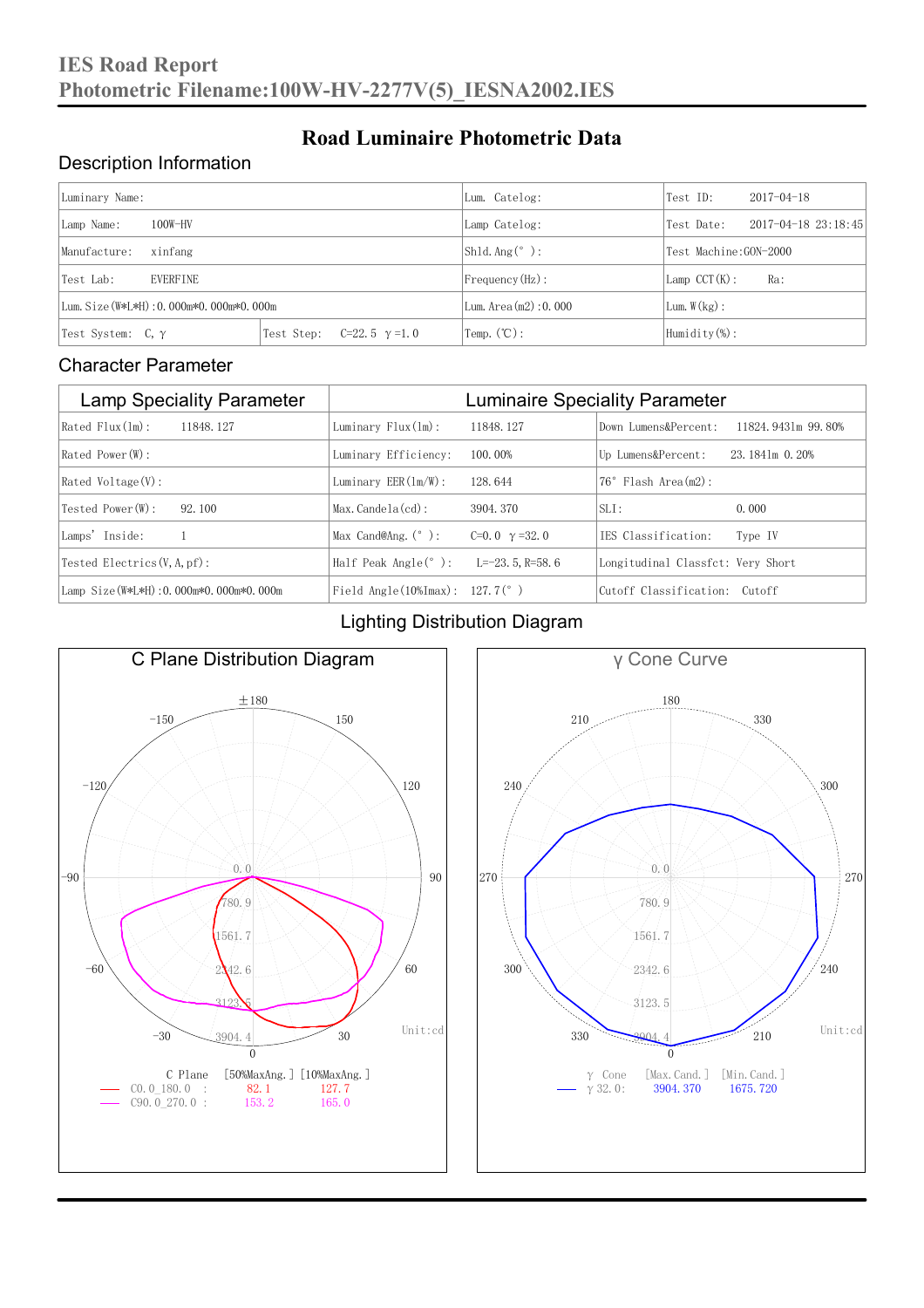### **2D Plane Light Intensity Distribution Curve**

| Lum. Name:           | Lum.Catelog:          | Test ID:<br>2017-04-18         |
|----------------------|-----------------------|--------------------------------|
| Lamp Name: 100W-HV   | Lamp Catelog:         | Test Lab: EVERFINE             |
| Manufacture: xinfang | Test Machine:GON-2000 | Test Date: 2017-04-18 23:18:45 |

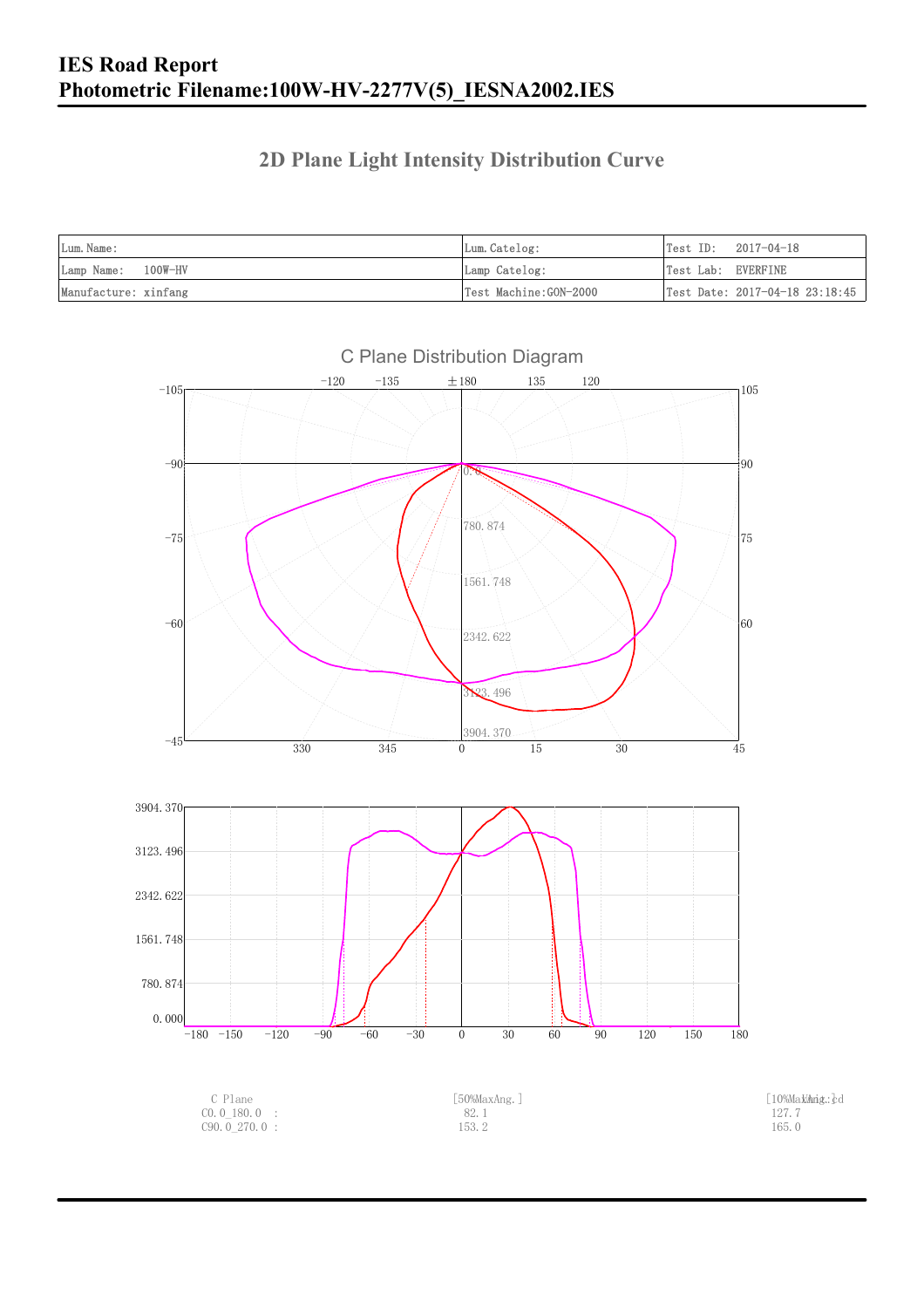### **3D Light Intensity Distribution Modal**

| Lum. Name:           | Lum.Catelog:          |                    | $\textsf{Test ID:} \quad 2017-04-18$ |
|----------------------|-----------------------|--------------------|--------------------------------------|
| Lamp Name: 100W-HV   | Lamp Catelog:         | Test Lab: EVERFINE |                                      |
| Manufacture: xinfang | Test Machine:GON-2000 |                    | Test Date: 2017-04-18 23:18:45       |

#### 3D Light Intensity Distribution Modal

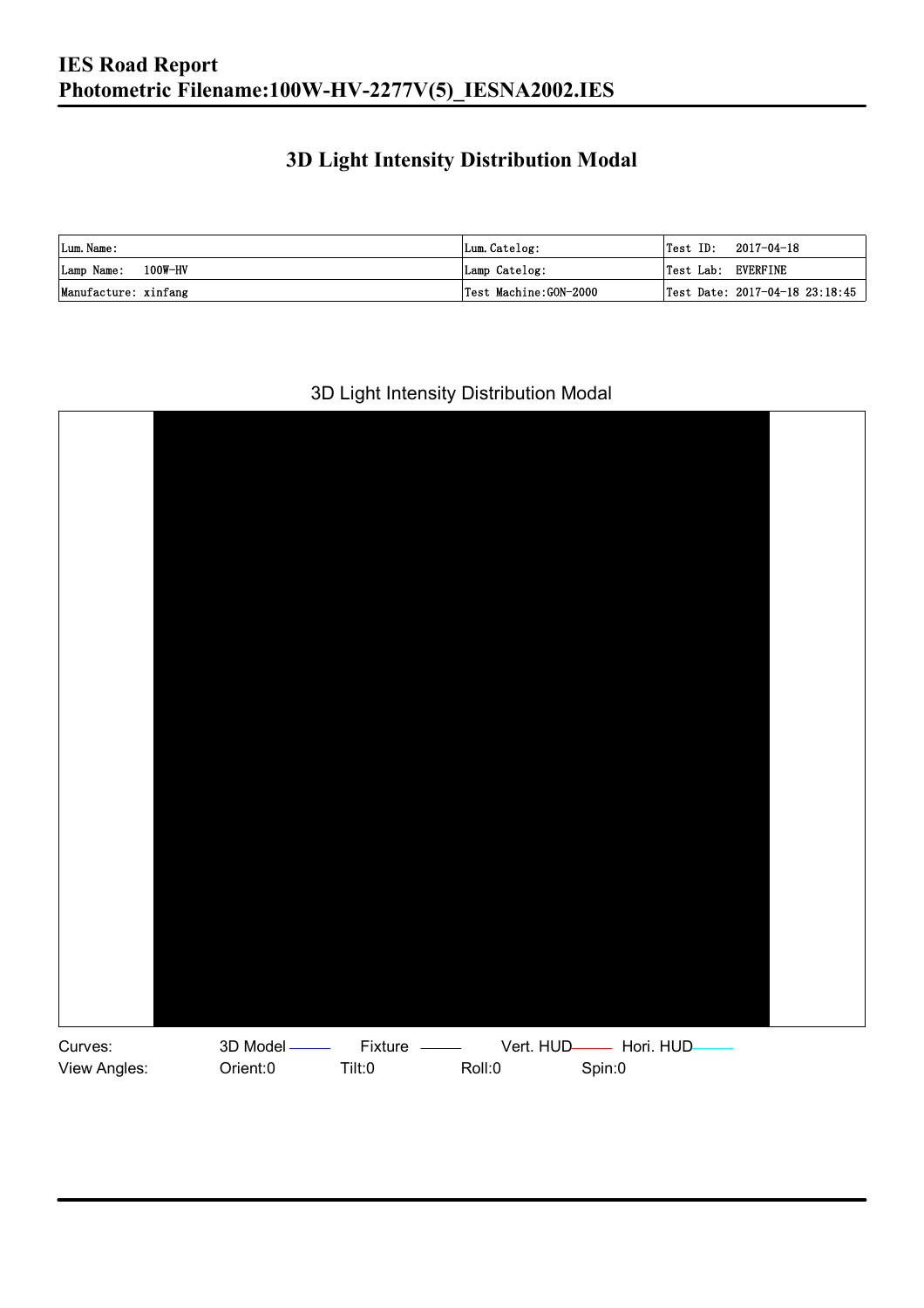## **IES Road Report Photometric Filename:100W-HV-2277V(5)\_IESNA2002.IES**

## **Zonal Flux Tabulation**

| Zone $(\gamma)$ | Zone Flux | Sums Flux | Zone%Lamp | Sums%Lamp | Zone $(\gamma)$ | Zone Flux | Sums Flux | Zone%Lamp | Sums%Lamp |
|-----------------|-----------|-----------|-----------|-----------|-----------------|-----------|-----------|-----------|-----------|
|                 | (1m)      | (1m)      |           |           |                 | (1m)      | (1m)      |           |           |
| $0.0-1.0$       | 2.96      | 2.96      | 0.02      | 0.02      | $45.0 - 46.0$   | 216.42    | 216.42    | 1.83      | 1.83      |
| $1.0 - 2.0$     | 8.87      | 11.83     | 0.07      | 0.10      | 46.0-47.0       | 218.51    | 434.93    | 1.84      | 3.67      |
| $2.0 - 3.0$     | 14.76     | 26.59     | 0.12      | 0.22      | 47.0-48.0       | 220.31    | 655.24    | 1.86      | 5.53      |
| $3.0 - 4.0$     | 20.64     | 47.23     | 0.17      | 0.40      | 48.0-49.0       | 221.94    | 877.18    | 1.87      | 7.40      |
| $4.0 - 5.0$     | 26.48     | 73.71     | 0.22      | 0.62      | 49.0 $-50.0$    | 223.29    | 1100.47   | 1.88      | 9.29      |
| $5.0 - 6.0$     | 32.29     | 106.01    | 0.27      | 0.89      | $50.0 - 51.0$   | 224.36    | 1324.84   | 1.89      | 11.18     |
| $6.0 - 7.0$     | 38.06     | 144.06    | 0.32      | 1.22      | $51.0 - 52.0$   | 225.21    | 1550.05   | 1.90      | 13.08     |
| $7.0 - 8.0$     | 43.77     | 187.83    | 0.37      | 1.59      | $52.0 - 53.0$   | 225.72    | 1775.77   | 1.91      | 14.99     |
| $8.0 - 9.0$     | 49.43     | 237.26    | 0.42      | 2.00      | $53.0 - 54.0$   | 225.82    | 2001.59   | 1.91      | 16.89     |
| $9.0 - 10.0$    | 55.03     | 292.29    | 0.46      | 2.47      | $54.0 - 55.0$   | 225.55    | 2227.15   | 1.90      | 18.80     |
| $10.0 - 11.0$   | 60.58     | 352.87    | 0.51      | 2.98      | $55.0 - 56.0$   | 224.88    | 2452.03   | 1.90      | 20.70     |
| $11.0 - 12.0$   | 66.07     | 418.94    | 0.56      | 3.54      | $56.0 - 57.0$   | 223.82    | 2675.84   | 1.89      | 22.58     |
| $12.0 - 13.0$   | 71.51     | 490.46    | 0.60      | 4.14      | $57.0 - 58.0$   | 222.24    | 2898.09   | 1.88      | 24.46     |
| $13.0 - 14.0$   | 76.93     | 567.39    | 0.65      | 4.79      | $58.0 - 59.0$   | 219.92    | 3118.01   | 1.86      | 26.32     |
| $14.0 - 15.0$   | 82.33     | 649.71    | 0.69      | 5.48      | $59.0 - 60.0$   | 216.80    | 3334.81   | 1.83      | 28.15     |
| $15.0 - 16.0$   | 87.70     | 737.41    | 0.74      | 6.22      | $60.0 - 61.0$   | 212.80    | 3547.61   | 1.80      | 29.94     |
| $16.0 - 17.0$   | 93.03     | 830.45    | 0.79      | 7.01      | $61.0 - 62.0$   | 207.92    | 3755.53   | 1.75      | 31.70     |
| $17.0 - 18.0$   | 98.33     | 928.78    | 0.83      | 7.84      | $62.0 - 63.0$   | 202.40    | 3957.93   | 1.71      | 33.41     |
| $18.0 - 19.0$   | 103.61    | 1032.39   | 0.87      | 8.71      | $63.0 - 64.0$   | 196.20    | 4154.12   | 1.66      | 35.06     |
| $19.0 - 20.0$   | 108.90    | 1141.29   | 0.92      | 9.63      | $64.0 - 65.0$   | 189.57    | 4343.69   | 1.60      | 36.66     |
| $20.0 - 21.0$   | 114.20    | 1255.49   | 0.96      | 10.60     | $65.0 - 66.0$   | 182.97    | 4526.67   | 1.54      | 38.21     |
| $21.0 - 22.0$   | 119.46    | 1374.95   | 1.01      | 11.60     | 66.0 $-67.0$    | 176.68    | 4703.35   | 1.49      | 39.70     |
| $22.0 - 23.0$   | 124.66    | 1499.61   | 1.05      | 12.66     | $67.0 - 68.0$   | 171.03    | 4874.37   | 1.44      | 41.14     |
| $23.0 - 24.0$   | 129.84    | 1629.45   | 1.10      | 13.75     | $68.0 - 69.0$   | 165.64    | 5040.01   | 1.40      | 42.54     |
| $24.0 - 25.0$   | 134.98    | 1764.43   | 1.14      | 14.89     | 69.0 $-70.0$    | 159.87    | 5199.89   | 1.35      | 43.89     |
| $25.0 - 26.0$   | 140.11    | 1904.54   | 1.18      | 16.07     | $70.0 - 71.0$   | 153.63    | 5353.52   | 1.30      | 45.18     |
| $26.0 - 27.0$   | 145.19    | 2049.73   | 1.23      | 17.30     | $71.0 - 72.0$   | 147.03    | 5500.55   | 1.24      | 46.43     |
| $27.0 - 28.0$   | 150.18    | 2199.91   | 1.27      | 18.57     | $72.0 - 73.0$   | 139.91    | 5640.45   | 1.18      | 47.61     |
| $28.0 - 29.0$   | 155.12    | 2355.03   | 1.31      | 19.88     | $73.0 - 74.0$   | 132.76    | 5773.22   | 1.12      | 48.73     |
| $29.0 - 30.0$   | 159.93    | 2514.95   | 1.35      | 21.23     | $74.0 - 75.0$   | 124.21    | 5897.43   | 1.05      | 49.78     |
| $30.0 - 31.0$   | 164.63    | 2679.59   | 1.39      | 22.62     | $75.0 - 76.0$   | 112.06    | 6009.49   | 0.95      | 50.72     |
| $31.0 - 32.0$   | 169.29    | 2848.88   | 1.43      | 24.04     | $76.0 - 77.0$   | 97.87     | 6107.36   | 0.83      | 51.55     |
| $32.0 - 33.0$   | 173.82    | 3022.70   | 1.47      | 25.51     | $77.0 - 78.0$   | 84.76     | 6192.11   | 0.72      | 52.26     |
| $33.0 - 34.0$   | 178.13    | 3200.82   | 1.50      | 27.02     | $78.0 - 79.0$   | 71.48     | 6263.60   | 0.60      | 52.87     |
| $34.0 - 35.0$   | 182.23    | 3383.05   | 1.54      | 28.55     | 79.0-80.0       | 55.38     | 6318.98   | 0.47      | 53.33     |
| $35.0 - 36.0$   | 186.20    | 3569.25   | 1.57      | 30.13     | $80.0 - 81.0$   | 40.18     | 6359.16   | 0.34      | 53.67     |
| $36.0 - 37.0$   | 190.00    | 3759.25   | 1.60      | 31.73     | $81.0 - 82.0$   | 28.64     | 6387.79   | 0.24      | 53.91     |
| $37.0 - 38.0$   | 193.64    | 3952.89   | 1.63      | 33.36     | $82.0 - 83.0$   | 19.54     | 6407.33   | 0.16      | 54.08     |
| $38.0 - 39.0$   | 197.09    | 4149.98   | 1.66      | 35.03     | $83.0 - 84.0$   | 12.11     | 6419.45   | 0.10      | 54.18     |
| $39.0 - 40.0$   | 200.36    | 4350.34   | 1.69      | 36.72     | 84.0-85.0       | 6.15      | 6425.60   | 0.05      | 54.23     |
| $40.0 - 41.0$   | 203.47    | 4553.80   | 1.72      | 38.43     | $85.0 - 86.0$   | 2.40      | 6428.00   | 0.02      | 54.25     |
| $41.0 - 42.0$   | 206.39    | 4760.19   | 1.74      | 40.18     | 86.0-87.0       | 0.89      | 6428.89   | 0.01      | 54.26     |
| $42.0 - 43.0$   | 209.08    | 4969.28   | 1.76      | 41.94     | 87.0-88.0       | 0.51      | 6429.40   | 0.00      | 54.27     |
| $43.0 - 44.0$   | 211.62    | 5180.90   | 1.79      | 43.73     | $88.0 - 89.0$   | 0.34      | 6429.74   | 0.00      | 54.27     |
| 44.0 $-45.0$    | 214.08    | 5394.98   | 1.81      | 45.53     | 89.0-90.0       | 0.22      | 6429.97   | 0.00      | 54.27     |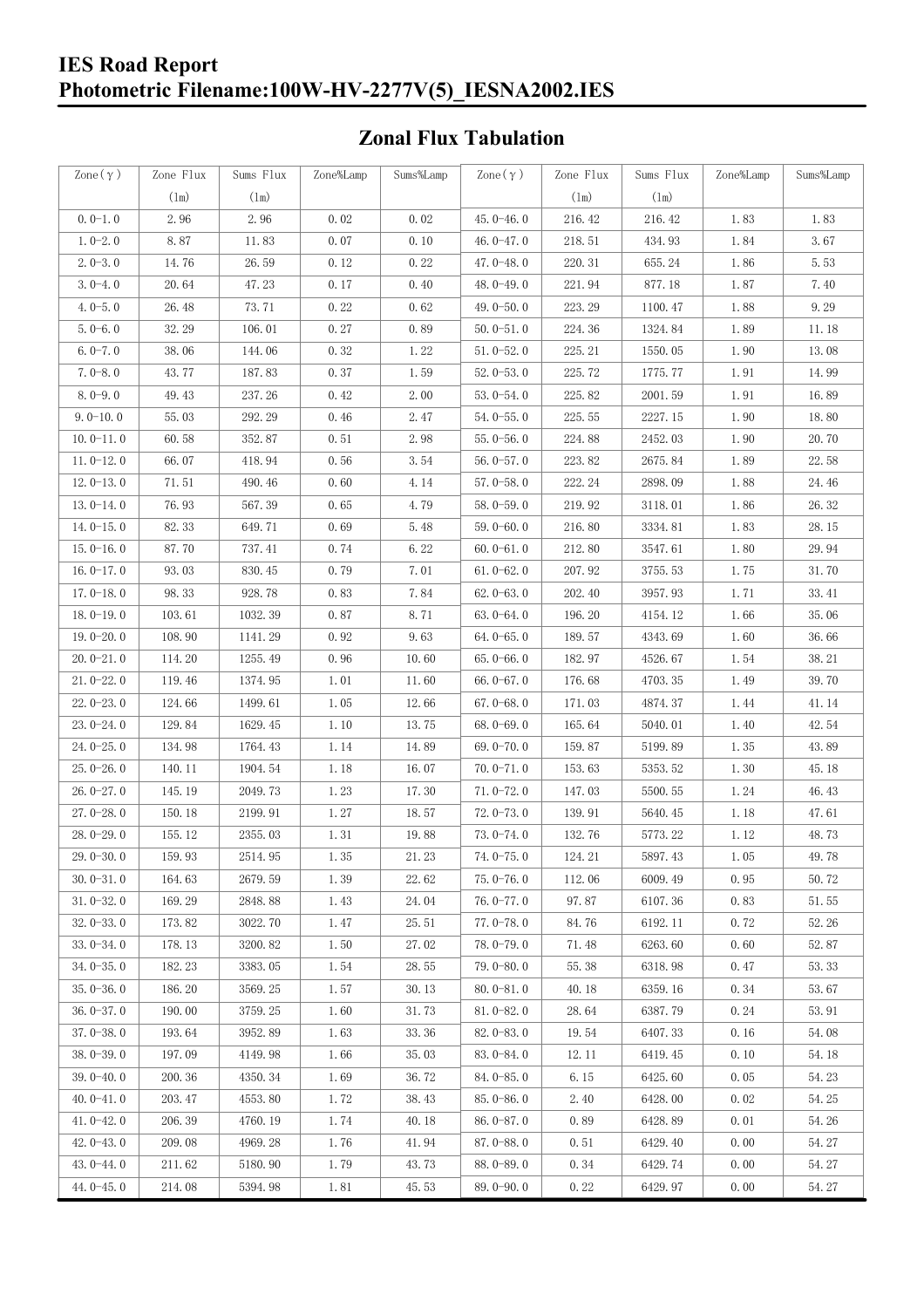## **IES Road Report Photometric Filename:100W-HV-2277V(5)\_IESNA2002.IES**

# **Zonal Flux Tabulation - (Cont.)**

| Zone $(\gamma)$ | Zone Flux | Sums Flux | Zone%Lamp | Sums%Lamp | $\text{Zone}(\gamma)$ | Zone Flux | Sums Flux | Zone%Lamp | Sums%Lamp |
|-----------------|-----------|-----------|-----------|-----------|-----------------------|-----------|-----------|-----------|-----------|
|                 | (1m)      | (1m)      |           |           |                       | $(\ln)$   | (1m)      |           |           |
| $90.0 - 91.0$   | 0.20      | 0.20      | 0.00      | 0.00      | $135.0 - 136.0$       | 0.35      | 0.35      | 0.00      | 0.00      |
| $91.0 - 92.0$   | 0.19      | 0.39      | 0.00      | 0.00      | 136.0-137.0           | 0.34      | 0.69      | 0.00      | 0.01      |
| $92.0 - 93.0$   | 0.19      | 0.58      | 0.00      | 0.00      | $137.0 - 138.0$       | 0.33      | 1.02      | 0.00      | 0.01      |
| $93.0 - 94.0$   | 0.19      | 0.78      | 0.00      | 0.01      | 138.0-139.0           | 0.33      | 1.35      | 0.00      | 0.01      |
| $94.0 - 95.0$   | 0.20      | 0.97      | 0.00      | 0.01      | 139.0-140.0           | 0.32      | 1.68      | 0.00      | 0.01      |
| $95.0 - 96.0$   | 0.20      | 1.17      | 0.00      | 0.01      | $140.0 - 141.0$       | 0.32      | 2.00      | 0.00      | 0.02      |
| $96.0 - 97.0$   | 0.20      | 1.38      | 0.00      | 0.01      | 141.0-142.0           | 0.31      | 2.31      | 0.00      | 0.02      |
| $97.0 - 98.0$   | 0.21      | 1.59      | 0.00      | 0.01      | 142.0-143.0           | 0.31      | 2.62      | 0.00      | 0.02      |
| $98.0 - 99.0$   | 0.22      | 1.80      | 0.00      | 0.02      | 143.0-144.0           | 0.30      | 2.91      | 0.00      | 0.02      |
| $99.0 - 100.0$  | 0.22      | 2.03      | 0.00      | 0.02      | 144.0-145.0           | 0.29      | 3.21      | 0.00      | 0.03      |
| $100.0 - 101.0$ | 0.23      | 2.26      | 0.00      | 0.02      | $145.0 - 146.0$       | 0.29      | 3.49      | 0.00      | 0.03      |
| $101.0 - 102.0$ | 0.24      | 2.50      | 0.00      | 0.02      | 146.0-147.0           | 0.28      | 3.78      | 0.00      | 0.03      |
| $102.0 - 103.0$ | 0.25      | 2.75      | 0.00      | 0.02      | $147.0 - 148.0$       | 0.28      | 4.05      | 0.00      | 0.03      |
| $103.0 - 104.0$ | 0.26      | 3.02      | 0.00      | 0.03      | 148.0-149.0           | 0.27      | 4.33      | 0.00      | 0.04      |
| $104.0 - 105.0$ | 0.28      | 3.30      | 0.00      | 0.03      | $149.0 - 150.0$       | 0.26      | 4.59      | 0.00      | 0.04      |
| $105.0 - 106.0$ | 0.30      | 3.60      | 0.00      | 0.03      | $150.0 - 151.0$       | 0.26      | 4.85      | 0.00      | 0.04      |
| $106.0 - 107.0$ | 0.31      | 3.91      | 0.00      | 0.03      | $151.0 - 152.0$       | 0.25      | 5.10      | 0.00      | 0.04      |
| $107.0 - 108.0$ | 0.32      | 4.23      | 0.00      | 0.04      | $152.0 - 153.0$       | 0.24      | 5.34      | 0.00      | 0.05      |
| $108.0 - 109.0$ | 0.33      | 4.56      | 0.00      | 0.04      | $153.0 - 154.0$       | 0.23      | 5.57      | 0.00      | 0.05      |
| $109.0 - 110.0$ | 0.34      | 4.90      | 0.00      | 0.04      | $154.0 - 155.0$       | 0.22      | 5.79      | 0.00      | 0.05      |
| $110.0 - 111.0$ | 0.36      | 5.26      | 0.00      | 0.04      | $155.0 - 156.0$       | 0.21      | 6.00      | 0.00      | 0.05      |
| $111.0 - 112.0$ | 0.36      | 5.62      | 0.00      | 0.05      | $156.0 - 157.0$       | 0.20      | 6.20      | 0.00      | 0.05      |
| $112.0 - 113.0$ | 0.37      | 5.99      | 0.00      | 0.05      | $157.0 - 158.0$       | 0.19      | 6.39      | 0.00      | 0.05      |
| $113.0 - 114.0$ | 0.37      | 6.37      | 0.00      | 0.05      | $158.0 - 159.0$       | 0.18      | 6.57      | 0.00      | 0.06      |
| $114.0 - 115.0$ | 0.38      | 6.74      | 0.00      | 0.06      | $159.0 - 160.0$       | 0.17      | 6.74      | 0.00      | 0.06      |
| $115.0 - 116.0$ | 0.38      | 7.12      | 0.00      | 0.06      | $160.0 - 161.0$       | 0.17      | 6.91      | 0.00      | 0.06      |
| $116.0 - 117.0$ | 0.38      | 7.50      | 0.00      | 0.06      | $161.0 - 162.0$       | 0.16      | 7.07      | 0.00      | 0.06      |
| $117.0 - 118.0$ | 0.38      | 7.88      | 0.00      | 0.07      | $162.0 - 163.0$       | 0.15      | 7.22      | 0.00      | 0.06      |
| $118.0 - 119.0$ | 0.38      | 8.26      | 0.00      | 0.07      | $163.0 - 164.0$       | 0.14      | 7.36      | 0.00      | 0.06      |
| 119.0-120.0     | 0.39      | 8.65      | 0.00      | 0.07      | 164.0-165.0           | 0.14      | 7.50      | 0.00      | 0.06      |
| $120.0 - 121.0$ | 0.39      | 9.04      | 0.00      | 0.08      | $165.0 - 166.0$       | 0.13      | 7.63      | 0.00      | 0.06      |
| $121.0 - 122.0$ | 0.40      | 9.44      | 0.00      | 0.08      | $166.0 - 167.0$       | 0.12      | 7.75      | 0.00      | 0.07      |
| $122.0 - 123.0$ | 0.40      | 9.85      | 0.00      | 0.08      | $167.0 - 168.0$       | 0.12      | 7.87      | 0.00      | 0.07      |
| $123.0 - 124.0$ | 0.40      | 10.25     | 0.00      | 0.09      | $168.0 - 169.0$       | 0.12      | 7.99      | 0.00      | 0.07      |
| $124.0 - 125.0$ | 0.40      | 10.65     | 0.00      | 0.09      | $169.0 - 170.0$       | 0.11      | 8.10      | 0.00      | 0.07      |
| $125.0 - 126.0$ | 0.40      | 11.06     | 0.00      | 0.09      | $170.0 - 171.0$       | 0.11      | 8.21      | 0.00      | 0.07      |
| $126.0 - 127.0$ | 0.40      | 11.46     | 0.00      | 0.10      | $171.0 - 172.0$       | 0.10      | 8.31      | 0.00      | 0.07      |
| $127.0 - 128.0$ | 0.40      | 11.86     | 0.00      | 0.10      | $172.0 - 173.0$       | 0.09      | 8.39      | 0.00      | 0.07      |
| $128.0 - 129.0$ | 0.40      | 12.26     | 0.00      | 0.10      | $173.0 - 174.0$       | 0.08      | 8.47      | 0.00      | 0.07      |
| $129.0 - 130.0$ | 0.39      | 12.65     | 0.00      | 0.11      | 174.0-175.0           | 0.06      | 8.53      | 0.00      | 0.07      |
| $130.0 - 131.0$ | 0.39      | 13.03     | 0.00      | 0.11      | $175.0 - 176.0$       | 0.05      | 8.59      | 0.00      | 0.07      |
| $131.0 - 132.0$ | 0.38      | 13.41     | 0.00      | 0.11      | $176.0 - 177.0$       | 0.04      | 8.63      | 0.00      | 0.07      |
| $132.0 - 133.0$ | 0.37      | 13.79     | 0.00      | 0.12      | $177.0 - 178.0$       | 0.03      | 8.65      | 0.00      | 0.07      |
| $133.0 - 134.0$ | 0.36      | 14.15     | 0.00      | 0.12      | 178.0-179.0           | 0.02      | 8.67      | 0.00      | 0.07      |
| $134.0 - 135.0$ | 0.36      | 14.51     | 0.00      | 0.12      | $179.0 - 180.0$       | 0.01      | 8.68      | 0.00      | 0.07      |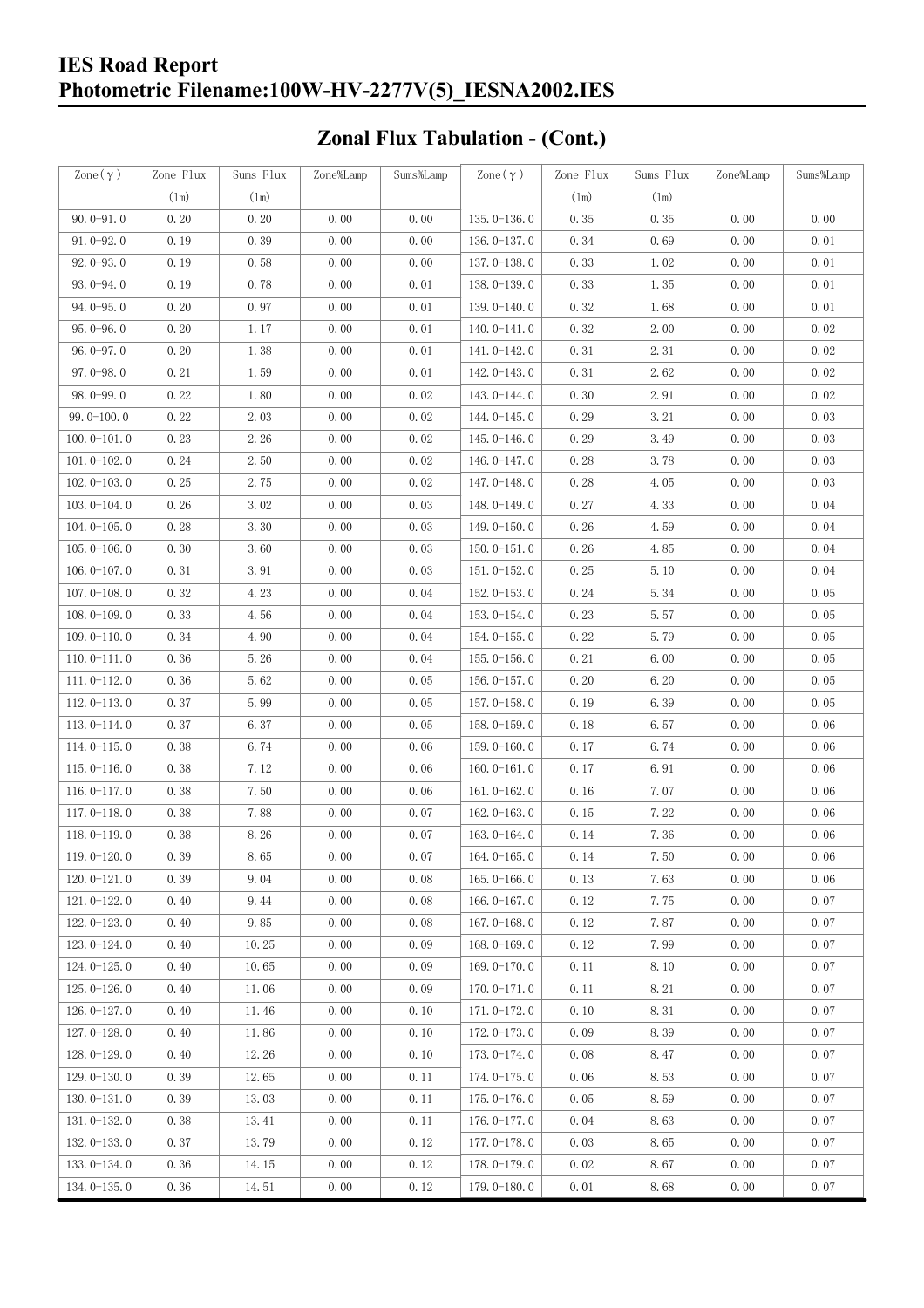### **Rectangle ISO Lighting Intensity Diagram**

| Lum. Name:           | Lum.Catelog:          | $\textsf{Test ID:} \quad 2017-04-18$ |
|----------------------|-----------------------|--------------------------------------|
| Lamp Name: 100W-HV   | Lamp Catelog:         | Test Lab: EVERFINE                   |
| Manufacture: xinfang | Test Machine:GON-2000 | Test Date: 2017-04-18 23:18:45       |



Maximum Cand.@Angle: H=32.0°,V=0.0°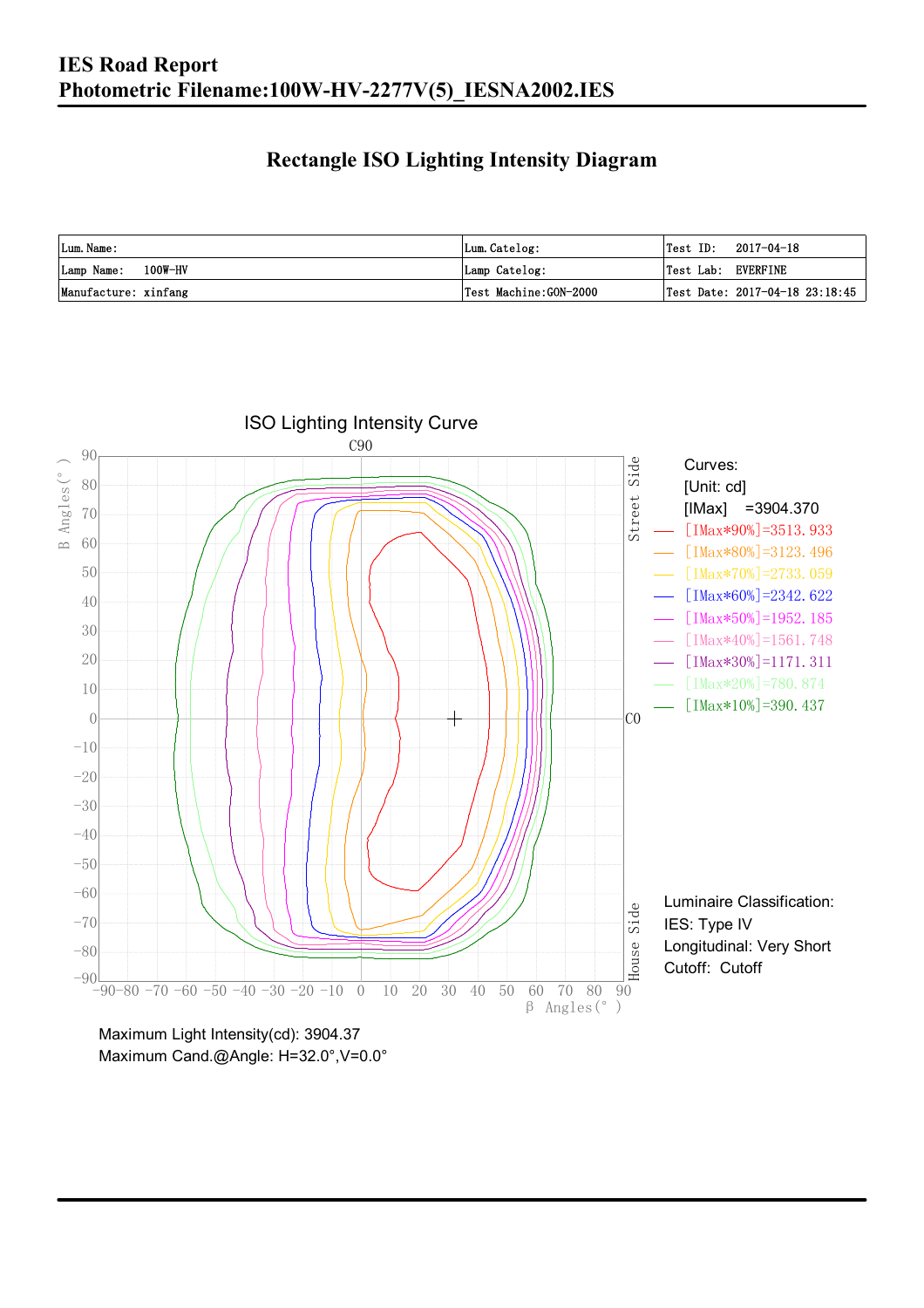### **Round ISO Lighting Intensity Diagram**

| Lum. Name:           | Lum.Catelog:          |                    | $\textsf{Test ID:} \quad 2017-04-18$ |
|----------------------|-----------------------|--------------------|--------------------------------------|
| Lamp Name: 100W-HV   | Lamp Catelog:         | Test Lab: EVERFINE |                                      |
| Manufacture: xinfang | Test Machine:GON-2000 |                    | Test Date: 2017-04-18 23:18:45       |

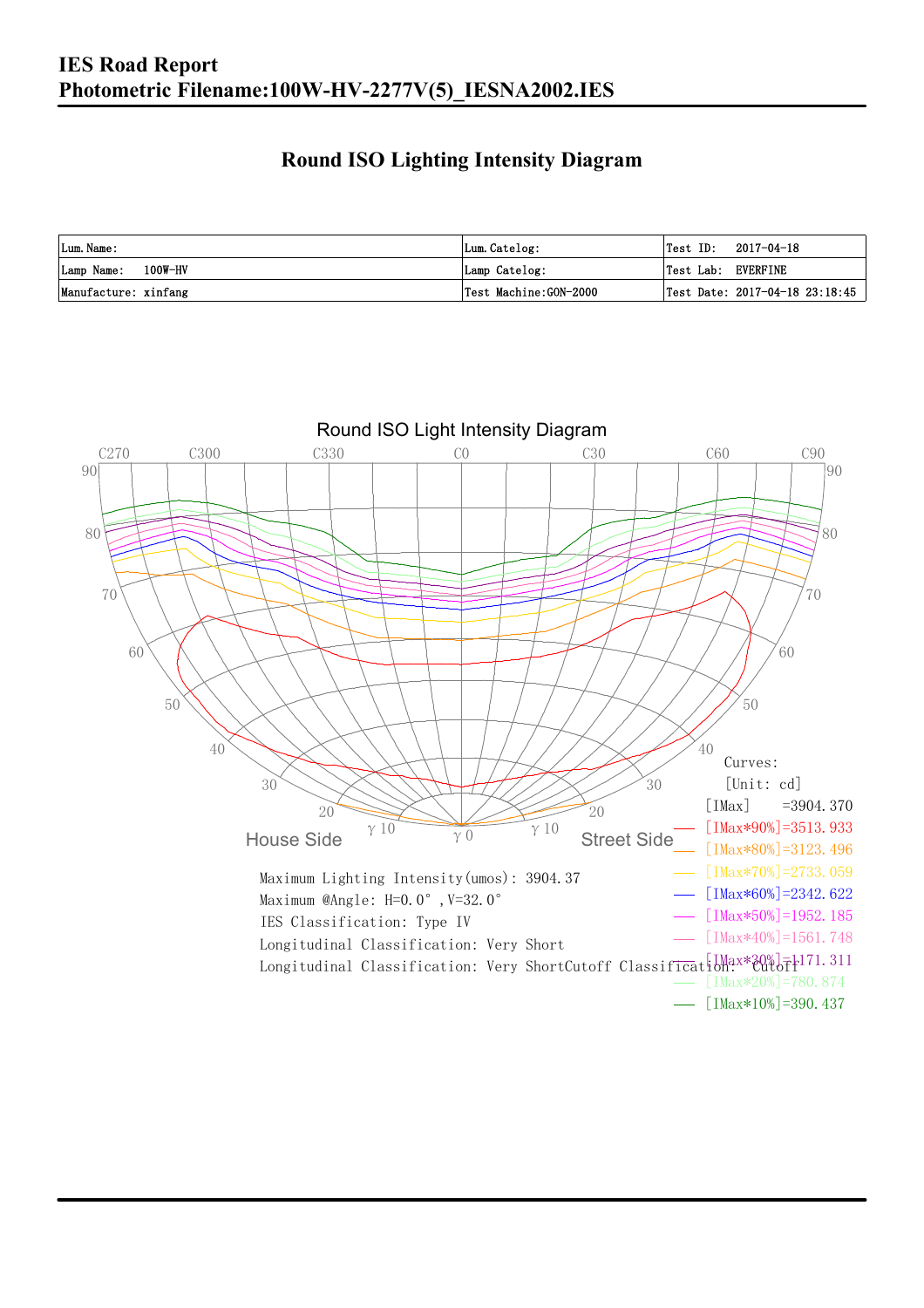### **Plane ISO-Illuminance Diagram**

| Lum. Name:           | Lum.Catelog:          | Test ID:<br>2017-04-18             |
|----------------------|-----------------------|------------------------------------|
| Lamp Name: 100W-HV   | Lamp Catelog:         | Test Lab: EVERFINE                 |
| Manufacture: xinfang | Test Machine:GON-2000 | Test Date: $2017-04-18$ $23:18:45$ |



#### Plane ISO-Illuminance Curve

Working Plane Maximum Illuminance(lx): 367.74 Working Plane Maximum Illuminance Position(d/h):H0.0 V0.2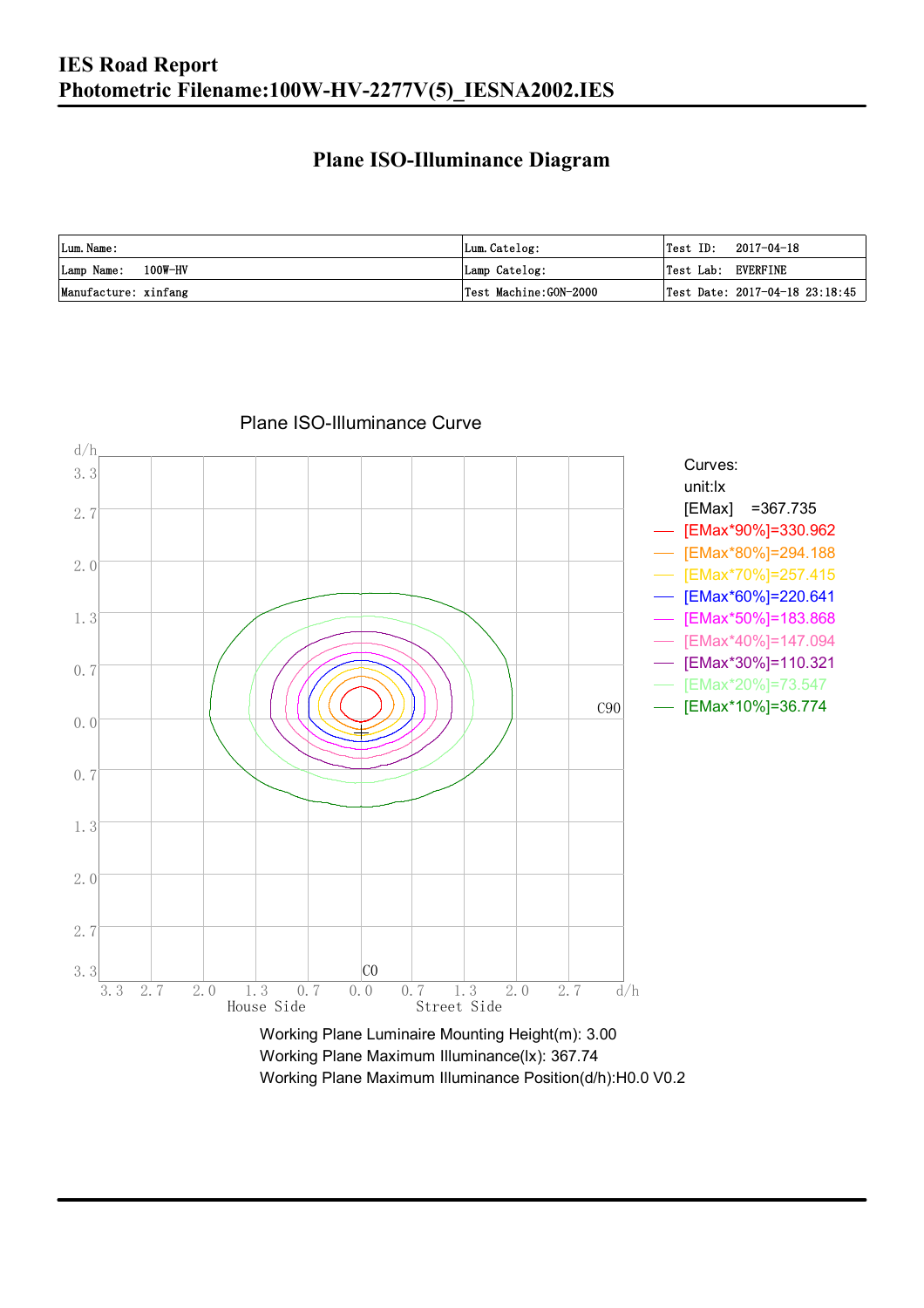### **3D Plane ISO Illuminance Diagram**

| Lum. Name:           | Lum.Catelog:          |                    | $\textsf{Test ID:} \quad 2017-04-18$ |
|----------------------|-----------------------|--------------------|--------------------------------------|
| Lamp Name: 100W-HV   | Lamp Catelog:         | Test Lab: EVERFINE |                                      |
| Manufacture: xinfang | Test Machine:GON-2000 |                    | Test Date: 2017-04-18 23:18:45       |

#### 3D Plane Illuminance Modal

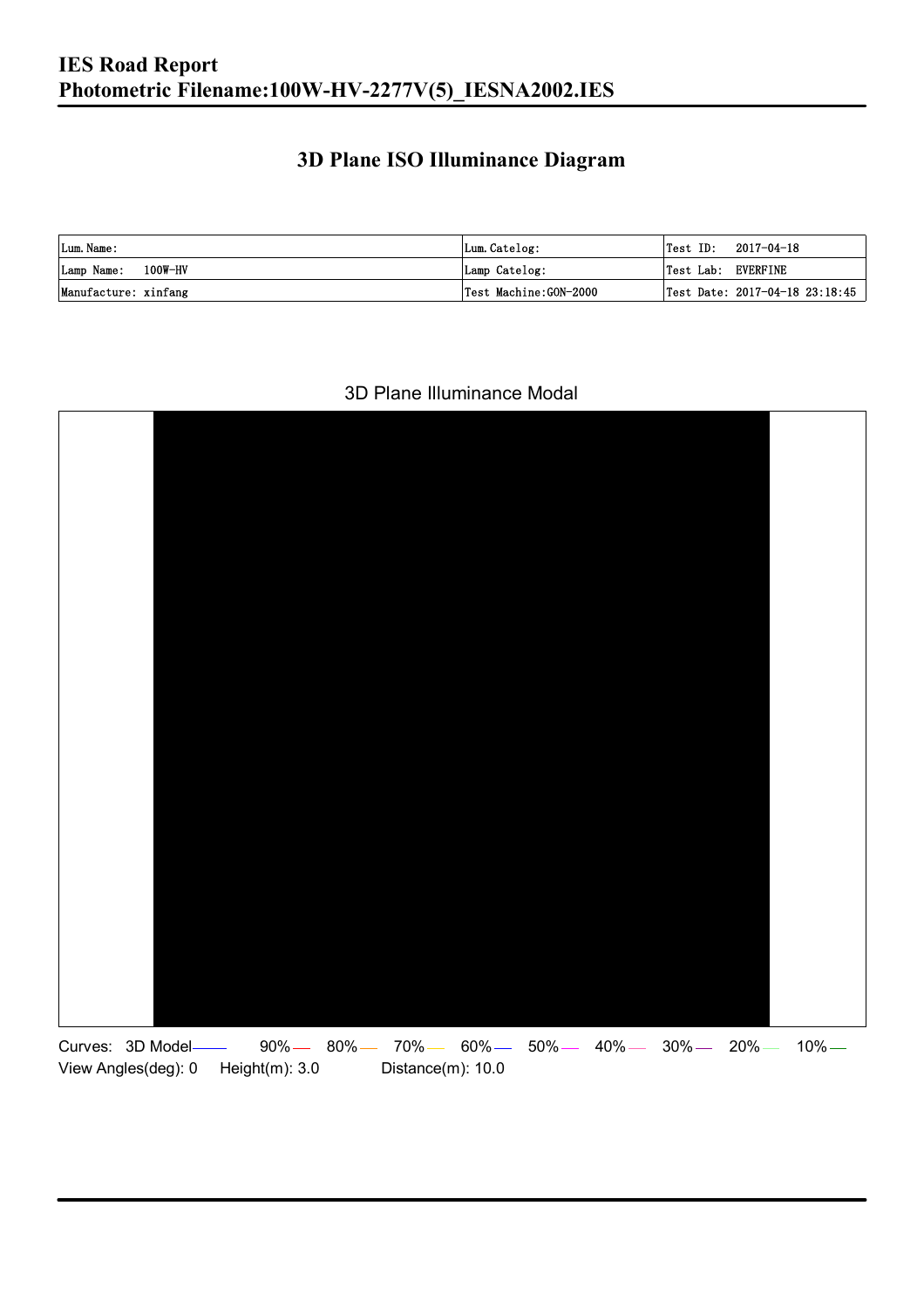### **Space ISO Illuminance Diagram**

| Lum. Name:           | Lum.Catelog:          | $\textsf{Test ID:} \quad 2017-04-18$           |
|----------------------|-----------------------|------------------------------------------------|
| Lamp Name: 100W-HV   | Lamp Catelog:         | Test Lab: EVERFINE                             |
| Manufacture: xinfang | Test Machine:GON-2000 | $\vert$ Test Date: 2017-04-18 23:18:45 $\vert$ |



Space ISO Illuminance Curve

Space Plane Maximum Illuminance and @Angle:3309.62lx,10.0deg Plane Maximum Lighting Intensity and @Angle:3904.370cd,0eg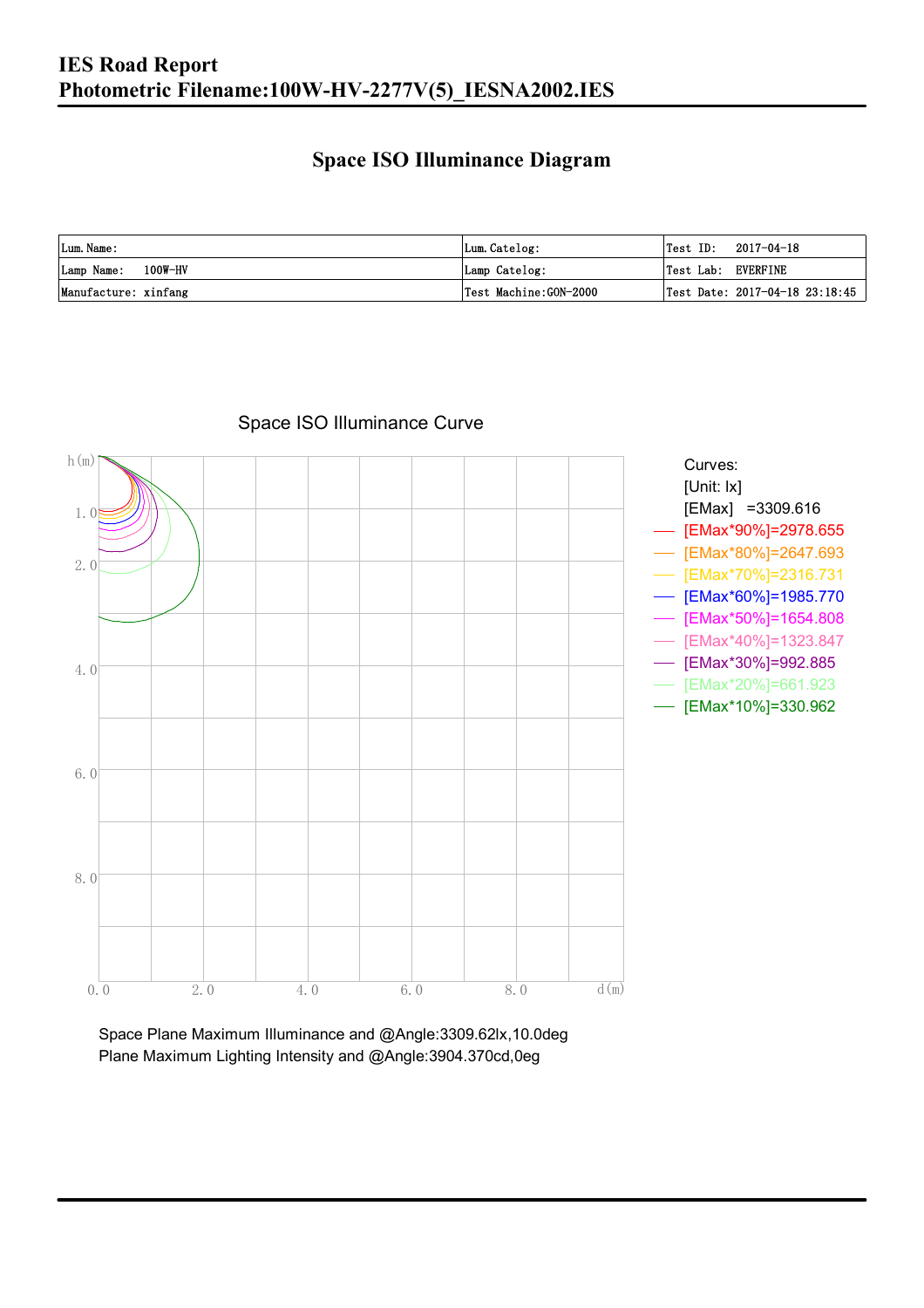### **Illuminance-Distance Diagram**

| Lum. Name:           | Lum.Catelog:          | Test ID:           | 2017-04-18                         |
|----------------------|-----------------------|--------------------|------------------------------------|
| Lamp Name: 100W-HV   | Lamp Catelog:         | Test Lab: EVERFINE |                                    |
| Manufacture: xinfang | Test Machine:GON-2000 |                    | Test Date: $2017-04-18$ $23:18:45$ |



Illuminance-Distance Curve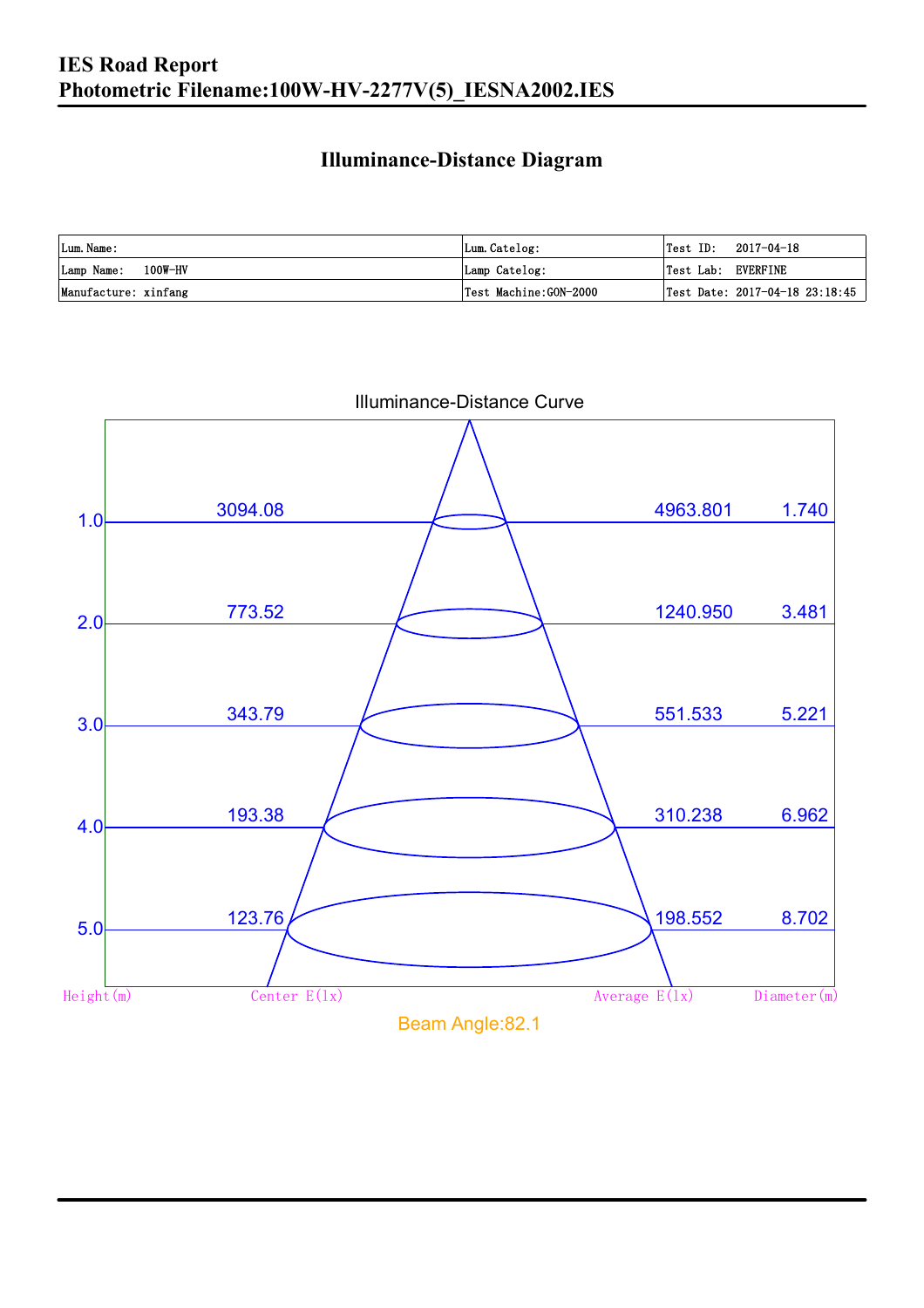### **Road Coefficient of Utilization Curves**

| Lum. Name:           | Lum.Catelog:          | $\textsf{Test ID:} \quad 2017-04-18$ |  |
|----------------------|-----------------------|--------------------------------------|--|
| Lamp Name: 100W-HV   | Lamp Catelog:         | Test Lab: EVERFINE                   |  |
| Manufacture: xinfang | Test Machine:GON-2000 | Test Date: 2017-04-18 23:18:45       |  |



Tilt Angles: Ang1(deg): 0 Ang2(deg): 5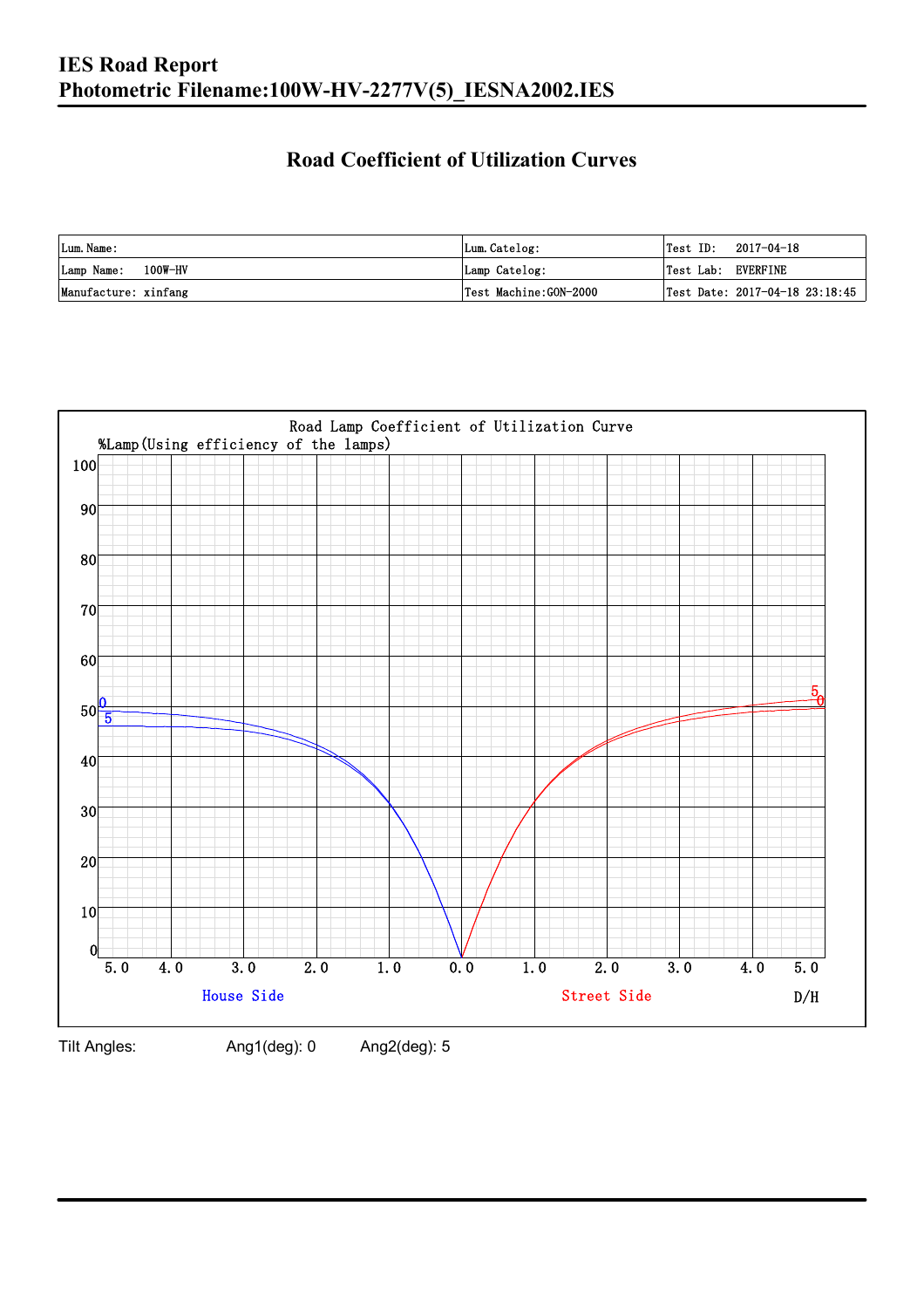#### **IES Road Report Photometric Filename:100W-HV-2277V(5)\_IESNA2002.IES**

## **Candela Tabulation**

| V/H           | CO.0    | C22.5   | C45.0   | C67.5   | C90.0   | C112.5  | C135.0  | C157.5  | C180.0  | C202.5  | C225.0  | C247.5  |
|---------------|---------|---------|---------|---------|---------|---------|---------|---------|---------|---------|---------|---------|
| $\gamma$ 0.0  | 3094.08 | 3094.08 | 3094.08 | 3094.08 | 3094.08 | 3094.08 | 3094.08 | 3094.08 | 3094.08 | 3094.08 | 3094.08 | 3094.08 |
| $\gamma$ 1.0  | 3140.48 | 3134.47 | 3121.80 | 3107.12 | 3090.75 | 3072.40 | 3057.69 | 3049.31 | 3047.69 | 3053.70 | 3059.01 | 3076.08 |
| $\gamma$ 2.0  | 3183.80 | 3175.42 | 3145.86 | 3122.15 | 3086.41 | 3051.48 | 3021.30 | 3004.61 | 3001.24 | 3013.26 | 3023.93 | 3055.34 |
| $\gamma$ 3.0  | 3226.47 | 3214.75 | 3173.16 | 3141.62 | 3084.23 | 3030.56 | 2984.91 | 2965.56 | 2947.82 | 2966.16 | 2988.85 | 3034.60 |
| $\gamma$ 4.0  | 3266.36 | 3246.76 | 3205.02 | 3156.75 | 3080.81 | 3009.64 | 2949.34 | 2916.98 | 2900.20 | 2918.88 | 2953.47 | 3013.99 |
| $\gamma$ 5.0  | 3306.22 | 3281.80 | 3232.04 | 3166.21 | 3074.20 | 2988.72 | 2912.19 | 2865.65 | 2852.92 | 2878.59 | 2915.20 | 2999.95 |
| $\gamma$ 6.0  | 3338.14 | 3314.20 | 3257.13 | 3179.00 | 3069.26 | 2964.48 | 2873.73 | 2820.75 | 2803.78 | 2831.00 | 2876.51 | 2978.66 |
| $\gamma$ 7.0  | 3364.28 | 3335.37 | 3279.74 | 3193.38 | 3058.78 | 2942.70 | 2836.17 | 2778.24 | 2751.26 | 2781.05 | 2839.71 | 2954.86 |
| $\gamma$ 8.0  | 3396.86 | 3359.08 | 3302.88 | 3199.52 | 3050.74 | 2912.74 | 2795.47 | 2731.65 | 2698.90 | 2735.72 | 2801.85 | 2932.05 |
| $\gamma$ 9.0  | 3432.89 | 3392.22 | 3328.81 | 3208.31 | 3044.65 | 2882.60 | 2757.14 | 2675.32 | 2641.54 | 2684.58 | 2766.01 | 2908.02 |
| $\gamma$ 10.0 | 3465.16 | 3417.43 | 3348.80 | 3221.50 | 3038.07 | 2860.37 | 2718.01 | 2620.11 | 2586.24 | 2629.88 | 2726.52 | 2887.05 |
| $\gamma$ 11.0 | 3492.94 | 3442.89 | 3366.48 | 3238.02 | 3033.79 | 2837.13 | 2679.31 | 2569.63 | 2527.05 | 2575.70 | 2688.69 | 2860.06 |
| $\gamma$ 12.0 | 3523.31 | 3466.74 | 3386.26 | 3249.67 | 3035.42 | 2814.08 | 2636.70 | 2510.80 | 2463.15 | 2523.21 | 2646.94 | 2845.60 |
| $\gamma$ 13.0 | 3552.07 | 3491.08 | 3411.98 | 3260.59 | 3039.14 | 2792.04 | 2594.14 | 2455.00 | 2404.91 | 2461.46 | 2609.72 | 2825.14 |
| $\gamma$ 14.0 | 3580.46 | 3521.75 | 3432.73 | 3282.70 | 3035.45 | 2777.67 | 2550.89 | 2402.41 | 2350.11 | 2410.99 | 2570.74 | 2806.36 |
| $\gamma$ 15.0 | 3600.24 | 3539.16 | 3459.66 | 3298.10 | 3041.08 | 2761.05 | 2511.06 | 2351.20 | 2299.83 | 2356.08 | 2532.41 | 2792.20 |
| $\gamma$ 16.0 | 3627.25 | 3566.20 | 3474.60 | 3317.94 | 3052.71 | 2745.87 | 2470.09 | 2299.77 | 2249.45 | 2309.07 | 2492.23 | 2778.27 |
| $\gamma$ 17.0 | 3645.45 | 3591.58 | 3489.59 | 3336.92 | 3064.49 | 2730.39 | 2429.82 | 2257.79 | 2207.62 | 2264.37 | 2453.09 | 2766.12 |
| $\gamma$ 18.0 | 3659.49 | 3616.44 | 3509.15 | 3357.04 | 3077.55 | 2719.98 | 2387.51 | 2212.03 | 2166.60 | 2214.35 | 2417.66 | 2757.35 |
| $\gamma$ 19.0 | 3676.81 | 3635.24 | 3527.74 | 3374.33 | 3098.95 | 2712.13 | 2348.08 | 2169.04 | 2124.88 | 2172.02 | 2384.04 | 2749.77 |
| $\gamma$ 20.0 | 3694.30 | 3654.31 | 3551.30 | 3402.20 | 3112.96 | 2700.98 | 2311.51 | 2133.28 | 2087.52 | 2130.30 | 2354.24 | 2743.88 |
| $\gamma$ 21.0 | 3714.63 | 3673.85 | 3580.02 | 3430.04 | 3124.69 | 2690.83 | 2278.65 | 2095.14 | 2049.48 | 2091.73 | 2319.39 | 2735.35 |
| $\gamma$ 22.0 | 3741.38 | 3692.91 | 3600.30 | 3448.83 | 3138.02 | 2677.37 | 2247.69 | 2057.29 | 2011.09 | 2058.81 | 2286.43 | 2728.12 |
| $\gamma$ 23.0 | 3765.15 | 3710.59 | 3616.11 | 3472.36 | 3154.72 | 2664.02 | 2215.40 | 2020.04 | 1969.59 | 2026.19 | 2254.89 | 2721.82 |
| $\gamma$ 24.0 | 3788.04 | 3738.34 | 3625.34 | 3496.83 | 3167.11 | 2652.37 | 2184.97 | 1981.63 | 1931.40 | 1993.76 | 2223.56 | 2716.27 |
| $\gamma$ 25.0 | 3812.67 | 3763.79 | 3636.60 | 3521.39 | 3180.98 | 2641.90 | 2154.83 | 1945.84 | 1894.13 | 1958.62 | 2193.26 | 2706.93 |
| $\gamma$ 26.0 | 3842.77 | 3780.23 | 3662.12 | 3545.00 | 3194.43 | 2629.55 | 2126.63 | 1912.18 | 1859.65 | 1926.40 | 2162.44 | 2699.85 |
| $\gamma$ 27.0 | 3860.58 | 3800.85 | 3669.76 | 3567.35 | 3213.77 | 2618.50 | 2097.62 | 1876.70 | 1825.77 | 1890.06 | 2132.13 | 2688.64 |
| $\gamma$ 28.0 | 3874.25 | 3812.45 | 3687.48 | 3589.85 | 3234.48 | 2604.16 | 2076.20 | 1838.16 | 1795.42 | 1855.77 | 2100.81 | 2676.69 |
| $\gamma$ 29.0 | 3890.53 | 3827.20 | 3705.96 | 3609.95 | 3252.73 | 2590.50 | 2052.17 | 1800.82 | 1765.27 | 1820.97 | 2078.42 | 2665.76 |
| $\gamma$ 30.0 | 3897.58 | 3826.95 | 3723.50 | 3631.29 | 3270.48 | 2573.35 | 2026.08 | 1767.63 | 1735.14 | 1786.82 | 2054.99 | 2657.21 |
| $\gamma$ 31.0 | 3903.24 | 3832.44 | 3729.18 | 3651.56 | 3290.58 | 2556.13 | 2002.14 | 1736.77 | 1704.70 | 1755.34 | 2032.88 | 2644.22 |
| $\gamma$ 32.0 | 3904.37 | 3831.42 | 3742.17 | 3678.60 | 3315.98 | 2538.53 | 1977.13 | 1705.05 | 1675.72 | 1724.77 | 2012.89 | 2628.65 |
| $\gamma$ 33.0 | 3896.19 | 3829.73 | 3757.79 | 3694.04 | 3337.65 | 2518.51 | 1954.45 | 1675.70 | 1644.53 | 1693.80 | 1991.57 | 2611.04 |
| $\gamma$ 34.0 | 3877.84 | 3818.35 | 3770.71 | 3712.43 | 3356.98 | 2501.62 | 1935.63 | 1646.70 | 1614.25 | 1661.24 | 1967.03 | 2591.77 |
| $\gamma$ 35.0 | 3859.67 | 3802.12 | 3776.23 | 3731.24 | 3376.86 | 2487.54 | 1912.81 | 1616.25 | 1582.04 | 1634.46 | 1949.35 | 2573.57 |
| $\gamma$ 36.0 | 3837.79 | 3784.32 | 3779.04 | 3749.70 | 3390.84 | 2471.61 | 1890.62 | 1585.13 | 1545.86 | 1605.95 | 1929.56 | 2560.43 |
| $\gamma$ 37.0 | 3813.30 | 3760.79 | 3784.99 | 3759.49 | 3410.22 | 2454.86 | 1865.42 | 1554.96 | 1508.75 | 1577.53 | 1905.93 | 2546.51 |
| $\gamma$ 38.0 | 3775.43 | 3734.75 | 3791.16 | 3773.35 | 3418.15 | 2440.26 | 1844.10 | 1521.93 | 1466.75 | 1550.24 | 1887.47 | 2533.20 |
| $\gamma$ 39.0 | 3741.49 | 3710.23 | 3782.95 | 3786.34 | 3434.66 | 2427.68 | 1819.18 | 1489.81 | 1421.35 | 1520.05 | 1865.74 | 2521.85 |
| $\gamma$ 40.0 | 3702.73 | 3692.18 | 3782.39 | 3792.90 | 3445.87 | 2414.27 | 1795.00 | 1454.95 | 1378.66 | 1486.64 | 1844.88 | 2507.28 |
| $\gamma$ 41.0 | 3657.85 | 3671.43 | 3782.93 | 3806.79 | 3440.38 | 2404.33 | 1771.53 | 1416.21 | 1338.07 | 1450.78 | 1823.56 | 2496.60 |
| $\gamma$ 42.0 | 3611.71 | 3651.05 | 3779.70 | 3819.67 | 3438.88 | 2396.52 | 1748.45 | 1374.41 | 1300.62 | 1411.52 | 1801.96 | 2485.75 |
| $\gamma$ 43.0 | 3564.46 | 3620.83 | 3770.35 | 3811.56 | 3443.16 | 2388.66 | 1723.06 | 1338.72 | 1266.17 | 1370.82 | 1779.71 | 2473.60 |
| $\gamma$ 44.0 | 3503.13 | 3602.73 | 3766.33 | 3813.01 | 3444.31 | 2377.53 | 1698.85 | 1303.61 | 1233.42 | 1333.95 | 1758.33 | 2462.75 |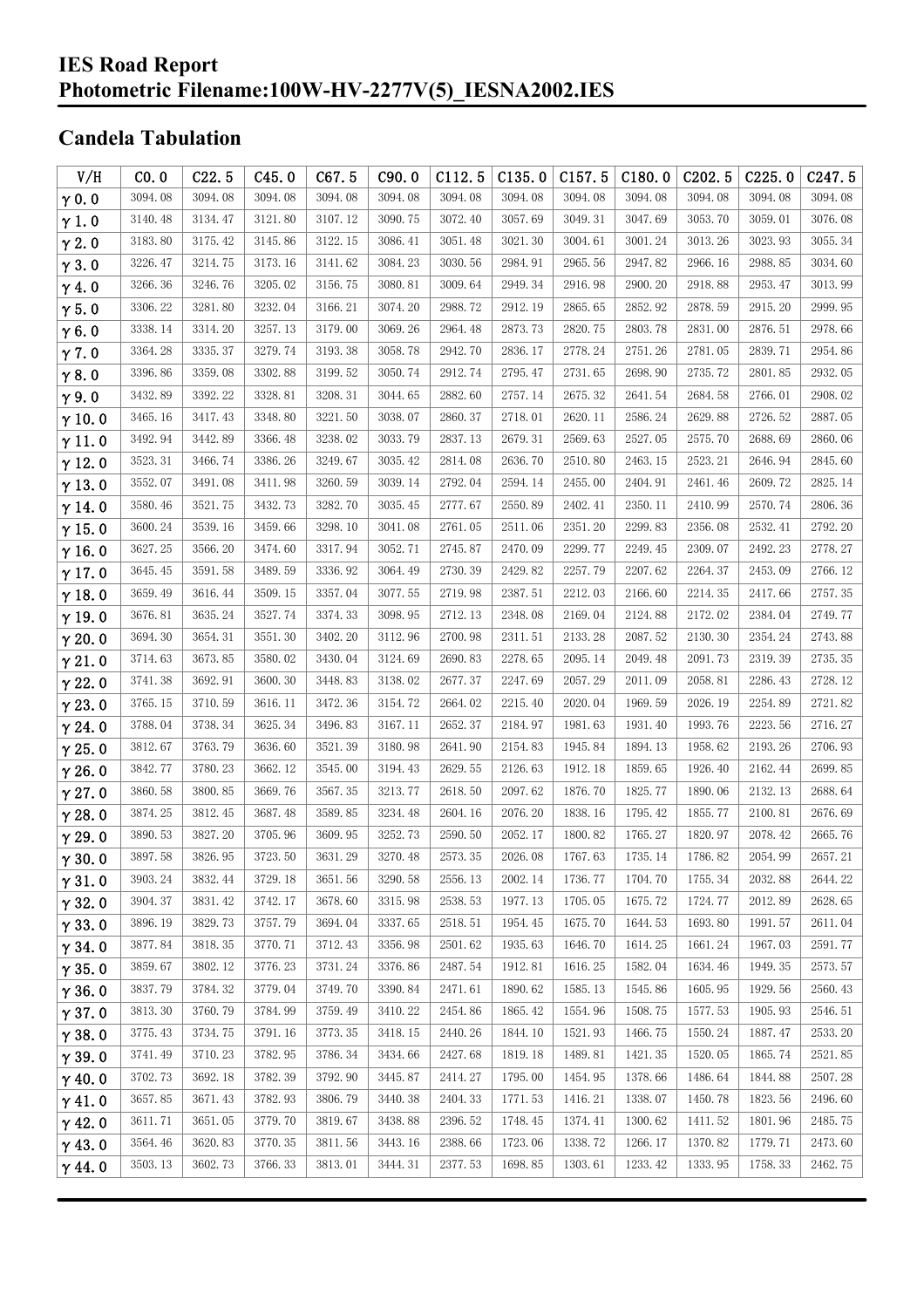| V/H           | CO.0     | C22.5   | C45.0   | C67.5   | C90.0   | C112.5  | C135.0  | C157.5  | C180.0  | C <sub>202.5</sub> | C225.0  | C <sub>247.5</sub> |
|---------------|----------|---------|---------|---------|---------|---------|---------|---------|---------|--------------------|---------|--------------------|
| $\gamma$ 45.0 | 3445.05  | 3560.98 | 3763.60 | 3819.53 | 3446.83 | 2372.00 | 1675.85 | 1272.19 | 1199.24 | 1299.61            | 1733.46 | 2458.18            |
| $\gamma$ 46.0 | 3384.88  | 3535.13 | 3764.09 | 3821.32 | 3442.71 | 2361.92 | 1654.88 | 1242.88 | 1168.18 | 1267.82            | 1706.50 | 2447.83            |
| $\gamma$ 47.0 | 3315.97  | 3485.63 | 3761.89 | 3827.41 | 3448.63 | 2351.17 | 1628.75 | 1212.76 | 1139.34 | 1236.38            | 1678.88 | 2437.86            |
| $\gamma$ 48.0 | 3244.44  | 3430.48 | 3751.52 | 3826.90 | 3452.47 | 2346.64 | 1600.21 | 1186.38 | 1112.92 | 1205.78            | 1654.23 | 2427.67            |
| $\gamma$ 49.0 | 3171.46  | 3367.40 | 3746.38 | 3832.42 | 3452.20 | 2341.10 | 1571.08 | 1156.32 | 1085.77 | 1175.87            | 1624.33 | 2421.01            |
| $\gamma$ 50.0 | 3088.75  | 3302.27 | 3737.25 | 3842.11 | 3442.60 | 2329.43 | 1541.49 | 1132.32 | 1058.00 | 1148.51            | 1594.30 | 2411.56            |
| $\gamma$ 51.0 | 3005.46  | 3226.11 | 3725.50 | 3851.13 | 3443.59 | 2319.80 | 1515.00 | 1108.73 | 1027.30 | 1121.74            | 1565.77 | 2401.54            |
| $\gamma$ 52.0 | 2916.39  | 3148.36 | 3705.96 | 3853.50 | 3438.48 | 2313.60 | 1490.14 | 1084.58 | 993.36  | 1095.45            | 1538.81 | 2395.55            |
| $\gamma$ 53.0 | 2815.95  | 3075.67 | 3685.35 | 3840.53 | 3430.42 | 2306.92 | 1465.36 | 1057.02 | 960.37  | 1070.09            | 1513.18 | 2385.89            |
| $\gamma$ 54.0 | 2717.14  | 2995.37 | 3655.71 | 3834.70 | 3420.28 | 2291.73 | 1442.34 | 1024.15 | 926.71  | 1043.75            | 1487.39 | 2375.72            |
| $\gamma$ 55.0 | 2600.43  | 2917.04 | 3616.76 | 3818.62 | 3405.19 | 2279.02 | 1419.92 | 989.29  | 893.20  | 1016.10            | 1463.96 | 2367.37            |
| $\gamma$ 56.0 | 2470.59  | 2832.33 | 3570.97 | 3797.95 | 3388.51 | 2267.78 | 1392.35 | 955.04  | 860.74  | 985.58             | 1441.65 | 2356.82            |
| $\gamma$ 57.0 | 2307.35  | 2745.75 | 3519.43 | 3780.94 | 3374.92 | 2259.32 | 1361.85 | 925.08  | 830.68  | 954.67             | 1419.25 | 2347.15            |
| $\gamma$ 58.0 | 2102.97  | 2649.00 | 3466.12 | 3763.53 | 3368.51 | 2245.27 | 1328.54 | 896.75  | 801.10  | 923.00             | 1395.38 | 2333.96            |
| $\gamma$ 59.0 | 1854.26  | 2543.95 | 3406.70 | 3735.11 | 3368.39 | 2225.41 | 1293.53 | 869.19  | 754.85  | 892.57             | 1369.32 | 2314.83            |
| $\gamma$ 60.0 | 1585.59  | 2413.95 | 3345.61 | 3707.14 | 3364.66 | 2215.99 | 1260.23 | 842.13  | 691.72  | 865.57             | 1341.65 | 2295.16            |
| $\gamma$ 61.0 | 1334.42  | 2250.58 | 3276.20 | 3677.59 | 3354.51 | 2205.65 | 1228.52 | 803.55  | 597.59  | 840.23             | 1310.55 | 2273.79            |
| $\gamma$ 62.0 | 1083.34  | 2054.21 | 3202.69 | 3649.60 | 3338.96 | 2193.34 | 1200.42 | 766.15  | 467.36  | 806.24             | 1278.46 | 2264.64            |
| $\gamma$ 63.0 | 844.56   | 1823.44 | 3120.86 | 3622.92 | 3324.25 | 2180.36 | 1173.14 | 709.82  | 374.68  | 762.23             | 1246.83 | 2258.64            |
| $\gamma$ 64.0 | 574.26   | 1577.53 | 3038.94 | 3586.07 | 3300.99 | 2169.91 | 1143.84 | 617.58  | 332.22  | 679.65             | 1216.73 | 2251.54            |
| $\gamma$ 65.0 | 367.94   | 1314.66 | 2950.31 | 3542.79 | 3279.57 | 2158.56 | 1110.98 | 517.13  | 306.19  | 602.20             | 1186.43 | 2241.54            |
| $\gamma$ 66.0 | 237.76   | 1051.70 | 2860.76 | 3502.45 | 3263.45 | 2143.77 | 1075.34 | 440.78  | 245.95  | 535.52             | 1154.40 | 2224.48            |
| $\gamma$ 67.0 | 183.69   | 782.90  | 2760.08 | 3449.66 | 3252.39 | 2131.30 | 1024.78 | 384.14  | 192.49  | 476.46             | 1123.87 | 2207.71            |
| $\gamma$ 68.0 | 150.53   | 596.94  | 2635.11 | 3394.73 | 3239.36 | 2117.98 | 980.20  | 331.23  | 171.42  | 421.21             | 1091.98 | 2185.07            |
| $\gamma$ 69.0 | 127.81   | 458.02  | 2495.38 | 3339.61 | 3222.57 | 2096.11 | 925.28  | 279.04  | 153.18  | 369.00             | 1049.08 | 2162.27            |
| $\gamma$ 70.0 | 116.20   | 352.90  | 2326.08 | 3275.09 | 3204.40 | 2074.87 | 854.08  | 238.13  | 132.79  | 314.92             | 949.37  | 2144.27            |
| $\gamma$ 71.0 | 107.47   | 265.59  | 2089.70 | 3205.72 | 3169.73 | 2056.37 | 767.94  | 196.10  | 113.63  | 261.43             | 876.17  | 2131.55            |
| $\gamma$ 72.0 | 99.77    | 187.91  | 1853.00 | 3118.39 | 3036.51 | 2035.45 | 731.08  | 150.92  | 99.44   | 204.71             | 820.29  | 2117.16            |
| $\gamma$ 73.0 | 92.18    | 135.80  | 1548.23 | 3017.83 | 2903.28 | 2010.30 | 672.73  | 125.06  | 86.03   | 160.54             | 794.44  | 2100.86            |
| $\gamma$ 74.0 | 86.32    | 102.33  | 1349.25 | 2914.10 | 2765.43 | 1986.17 | 613.49  | 106.89  | 74.57   | 132.17             | 769.35  | 2083.09            |
| $\gamma$ 75.0 | 78.46    | 85.27   | 1152.82 | 2807.91 | 2375.62 | 1951.79 | 555.53  | 89.74   | 59.44   | 118.31             | 735.37  | 2056.90            |
| $\gamma$ 76.0 | 66.56    | 75.55   | 966.84  | 2569.31 | 1981.00 | 1853.64 | 458.99  | 68.50   | 50.45   | 99.52              | 625.24  | 1891.63            |
| $\gamma$ 77.0 | 58.05    | 67.98   | 727.53  | 2278.77 | 1615.53 | 1700.06 | 395.20  | 51.56   | 45.14   | 78.99              | 520.65  | 1754.26            |
| $\gamma$ 78.0 | 51.88    | 60.22   | 533.06  | 1960.82 | 1413.94 | 1564.29 | 339.28  | 43.04   | 39.96   | 70.01              | 432.72  | 1644.25            |
| $\gamma$ 79.0 | 44.50    | 52.29   | 331.72  | 1647.92 | 1181.57 | 1299.89 | 244.66  | 38.08   | 34.37   | 62.96              | 282.97  | 1394.73            |
| $\gamma$ 80.0 | 35.69    | 44.83   | 167.93  | 1311.82 | 867.68  | 894.81  | 144.72  | 31.97   | 25.93   | 53.81              | 171.32  | 1036.00            |
| $\gamma$ 81.0 | 26.53    | 34.87   | 110.47  | 975.32  | 658.02  | 649.63  | 99.85   | 24.80   | 19.48   | 44.69              | 129.47  | 694.77             |
| $\gamma$ 82.0 | 16.38    | 23.58   | 69.14   | 695.02  | 468.74  | 473.95  | 68.01   | 18.65   | 12.94   | 34.21              | 81.94   | 450.74             |
| $\gamma$ 83.0 | 4.71     | 11.59   | 41.93   | 512.53  | 330.25  | 284.40  | 49.02   | 11.47   | 7.07    | 21.87              | 50.78   | 285.39             |
| $\gamma$ 84.0 | 1.51     | 3.76    | 23.21   | 314.99  | 187.56  | 158.21  | 26.60   | 4.69    | 3.16    | 7.39               | 27.82   | 178.55             |
| $\gamma$ 85.0 | $1.\,13$ | 2.25    | 11.26   | 178.42  | 48.80   | 56.73   | 10.83   | 2.64    | 2.86    | 4.69               | 11.07   | 60.54              |
| $\gamma$ 86.0 | 0.78     | 1.65    | 5.75    | 54.47   | 15.49   | 18.40   | 5.72    | 2.19    | 2.81    | 4.28               | 6.70    | 14.01              |
| $\gamma$ 87.0 | 0.16     | 0.84    | 4.31    | 12.28   | 8.22    | 8.25    | 4.88    | 2.04    | 2.71    | 3.88               | 6.05    | 9.16               |
| $\gamma$ 88.0 | 0.00     | 0.02    | 2.78    | 7.49    | 6.91    | 6.49    | 4.22    | 1.96    | 2.21    | 3.28               | 5.25    | 7.04               |
| $\gamma$ 89.0 | 0.00     | 0.00    | 1.39    | 5.74    | 4.77    | 3.73    | 0.94    | 0.05    | 0.00    | 0.89               | 2.20    | 4.32               |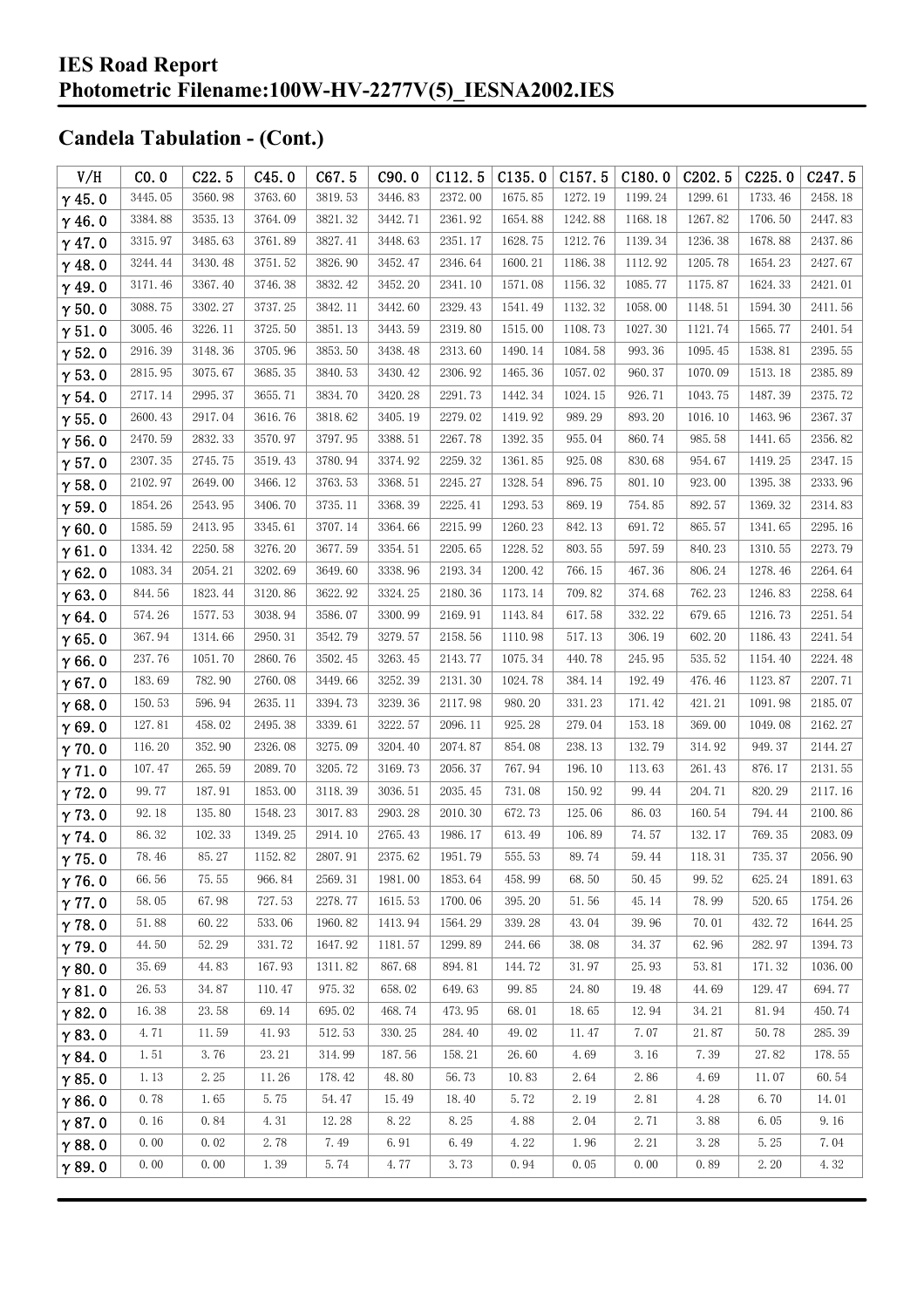| V/H            | CO.0     | C22.5 | C45.0    | C67.5    | C90.0 | C112.5 | C135.0 | C157.5 | C180.0 | C202.5               | C225.0 | C <sub>247.5</sub> |
|----------------|----------|-------|----------|----------|-------|--------|--------|--------|--------|----------------------|--------|--------------------|
| $\gamma$ 90.0  | 0.00     | 0.00  | 1.08     | 5.11     | 4.03  | 3.24   | 0.05   | 0.00   | 0.00   | 0.00                 | 1.02   | 4.12               |
| $\gamma$ 91.0  | 0.00     | 0.00  | 0.97     | 4.74     | 4.03  | 3.24   | 0.16   | 0.00   | 0.00   | 0.00                 | 0.97   | 4.13               |
| $\gamma$ 92.0  | 0.00     | 0.00  | 0.86     | 4.49     | 4.03  | 3.24   | 0.36   | 0.00   | 0.00   | 0.00                 | 1.17   | 4.23               |
| $\gamma$ 93.0  | 0.00     | 0.00  | 0.81     | 4.28     | 4.03  | 3.35   | 0.41   | 0.00   | 0.00   | 0.00                 | 1.38   | 4.28               |
| $\gamma$ 94.0  | 0.00     | 0.00  | 0.76     | 4.18     | 4.08  | 3.55   | 0.66   | 0.00   | 0.00   | 0.00                 | 1.58   | 4.43               |
| $\gamma$ 95.0  | 0.00     | 0.00  | 0.76     | 3.98     | 4.18  | 3.60   | 0.76   | 0.00   | 0.00   | 0.00                 | 1.78   | 4.58               |
| $\gamma$ 96.0  | 0.00     | 0.00  | 0.76     | 3.87     | 4.24  | 3.65   | 0.87   | 0.00   | 0.00   | 0.00                 | 1.84   | 4.58               |
| $\gamma$ 97.0  | 0.00     | 0.00  | 0.76     | 3.72     | 4.43  | 3.85   | 1.27   | 0.00   | 0.00   | 0.00                 | 2.19   | 4.73               |
| $\gamma$ 98.0  | 0.00     | 0.00  | 0.76     | 3.72     | 4.39  | 4.00   | 1.58   | 0.00   | 0.00   | 0.00                 | 2.44   | 4.69               |
| $\gamma$ 99.0  | 0.00     | 0.00  | 0.81     | 3.72     | 4.74  | 4.06   | 1.98   | 0.00   | 0.00   | 0.00                 | 2.65   | 4.84               |
| $\gamma$ 100.0 | 0.00     | 0.00  | 0.81     | 3.77     | 4.94  | 4.25   | 2.13   | 0.00   | 0.00   | 0.00                 | 2.85   | 5.09               |
| $\gamma$ 101.0 | 0.00     | 0.00  | 1.06     | 3.82     | 5.04  | 4.46   | 2.29   | 0.00   | 0.00   | 0.16                 | 3.00   | 5.20               |
| $\gamma$ 102.0 | 0.00     | 0.00  | $1.\,21$ | 3.77     | 5.24  | 4.66   | 2.49   | 0.05   | 0.00   | 0.41                 | 3.16   | 5.35               |
| $\gamma$ 103.0 | 0.00     | 0.00  | 1.22     | 3.77     | 5.34  | 4.76   | 2.64   | 0.21   | 0.00   | 0.72                 | 3.36   | 5.55               |
| $\gamma$ 104.0 | 0.00     | 0.00  | 1.27     | 3.97     | 5.75  | 5.06   | 2.79   | 0.52   | 0.00   | 0.78                 | 3.51   | 5.76               |
| $\gamma$ 105.0 | 0.00     | 0.00  | 1.37     | 4.32     | 5.84  | 5.27   | 3.15   | 0.77   | 0.00   | 1.13                 | 3.66   | 6.11               |
| $\gamma$ 106.0 | 0.00     | 0.00  | $1.\,37$ | 4.48     | 6.00  | 5.42   | 3.45   | 0.97   | 0.06   | 1.38                 | 3.72   | 6.42               |
| $\gamma$ 107.0 | 0.00     | 0.00  | 1.52     | 4.63     | 6.10  | 5.62   | 3.45   | 1.18   | 0.26   | 1.49                 | 3.87   | 6.63               |
| $\gamma$ 108.0 | 0.00     | 0.15  | 1.58     | 4.68     | 6.25  | 5.73   | 3.46   | 1.48   | 0.42   | 1.79                 | 3.92   | 6.93               |
| $\gamma$ 109.0 | 0.00     | 0.10  | 1.78     | 4.98     | 6.25  | 6.03   | 3.51   | 1.73   | 0.82   | 1.94                 | 4.12   | 7.18               |
| $\gamma$ 110.0 | 0.00     | 0.15  | 1.73     | 5.14     | 6.25  | 6.28   | 3.51   | 1.94   | 0.98   | 2.25                 | 4.22   | 7.33               |
| $\gamma$ 111.0 | 0.00     | 0.36  | 1.83     | 5.29     | 6.25  | 6.54   | 3.71   | 2.09   | 1.38   | 2.36                 | 4.27   | 7.33               |
| $\gamma$ 112.0 | 0.00     | 0.36  | 1.88     | 5.40     | 6.25  | 6.68   | 3.77   | 2.30   | 1.59   | 2.56                 | 4.28   | 7.33               |
| $\gamma$ 113.0 | 0.00     | 0.36  | 1.98     | 5.40     | 6.25  | 6.69   | 3.97   | 2.35   | 1.79   | 2.71                 | 4.53   | 7.28               |
| $\gamma$ 114.0 | 0.00     | 0.41  | 2.03     | 5.49     | 6.25  | 6.74   | 4.17   | 2.40   | 2.04   | 2.86                 | 4.68   | 7.28               |
| $\gamma$ 115.0 | 0.30     | 0.41  | 2.03     | 5.50     | 6.25  | 6.68   | 4.37   | 2.40   | 2.20   | 2.81                 | 4.83   | 7.18               |
| $\gamma$ 116.0 | 0.31     | 0.41  | 2.19     | 5.50     | 6.20  | 6.63   | 4.48   | 2.40   | 2.61   | 2.76                 | 4.88   | 7.02               |
| $\gamma$ 117.0 | 0.26     | 0.51  | 2.29     | 5.50     | 6.20  | 6.53   | 4.73   | 2.55   | 2.76   | 2.76                 | 4.88   | 6.82               |
| $\gamma$ 118.0 | 0.41     | 0.51  | 2.29     | 5.50     | 6.19  | 6.53   | 4.82   | 2.61   | 3.02   | 3.02                 | 4.93   | 6.71               |
| $\gamma$ 119.0 | 0.41     | 0.56  | 2.49     | 5.50     | 5.99  | 6.38   | 4.78   | 3.02   | 3.12   | 3.28                 | 4.93   | 6.46               |
| $\gamma$ 120.0 | $0.56\,$ | 0.71  | 2.64     | $5.\,50$ | 5.94  | 6.33   | 4.78   | 3.68   | 3.23   | $3.\,\allowbreak 84$ | 4.93   | $6.26\,$           |
| $\gamma$ 121.0 | 0.71     | 1.02  | 2.85     | 5.50     | 5.89  | 6.23   | 4.78   | 4.13   | 3.68   | 4.39                 | 4.93   | 6.21               |
| $\gamma$ 122.0 | 1.16     | 1.17  | 2.80     | 5.50     | 5.84  | 6.13   | 4.78   | 4.28   | 3.94   | 4.55                 | 4.93   | 6.21               |
| $\gamma$ 123.0 | 1.23     | 1.28  | 2.80     | 5.50     | 5.49  | 6.08   | 4.78   | 4.59   | 4.45   | 4.70                 | 4.93   | 6.21               |
| $\gamma$ 124.0 | 1.38     | 1.48  | 2.90     | 5.50     | 5.49  | 6.13   | 4.78   | 4.64   | 4.85   | 4.80                 | 4.93   | 6.21               |
| $\gamma$ 125.0 | 1.43     | 1.83  | 2.85     | 5.50     | 5.49  | 6.08   | 4.78   | 4.84   | 5.01   | 5.11                 | 4.93   | 6.21               |
| $\gamma$ 126.0 | 1.68     | 1.99  | 2.80     | 5.50     | 5.49  | 6.07   | 4.78   | 4.90   | 5.07   | 5.36                 | 4.99   | 6.26               |
| $\gamma$ 127.0 | 1.79     | 1.99  | 2.75     | 5.50     | 5.49  | 5.98   | 4.78   | 5.00   | 5.36   | 5.36                 | 5.19   | 6.21               |
| $\gamma$ 128.0 | 2.04     | 2.09  | 2.70     | 5.50     | 5.49  | 5.87   | 4.78   | 5.15   | 5.52   | 5.62                 | 5.19   | 6.00               |
| $\gamma$ 129.0 | 2.30     | 2.29  | 2.69     | 5.55     | 5.54  | 5.52   | 4.78   | 5.30   | 5.67   | 5.72                 | 5.29   | 5.80               |
| $\gamma$ 130.0 | 2.45     | 2.35  | 2.69     | 5.30     | 5.34  | 5.42   | 4.78   | 5.50   | 5.98   | 5.98                 | 5.24   | 5.60               |
| $\gamma$ 131.0 | 2.75     | 2.45  | 2.69     | 5.04     | 5.29  | 5.32   | 4.82   | 5.51   | 6.13   | 6.03                 | 5.29   | 5.60               |
| $\gamma$ 132.0 | 2.81     | 2.75  | 2.69     | 4.94     | 5.24  | 5.32   | 4.72   | 5.56   | 6.23   | 6.08                 | 5.19   | 5.60               |
| $\gamma$ 133.0 | 2.76     | 2.81  | 2.64     | 4.68     | 5.19  | 5.21   | 4.67   | 5.56   | 6.28   | 6.18                 | 5.13   | 5.45               |
| $\gamma$ 134.0 | 3.01     | 2.81  | 2.64     | 4.58     | 5.19  | 5.12   | 4.67   | 5.56   | 6.28   | 6.18                 | 4.93   | 5.45               |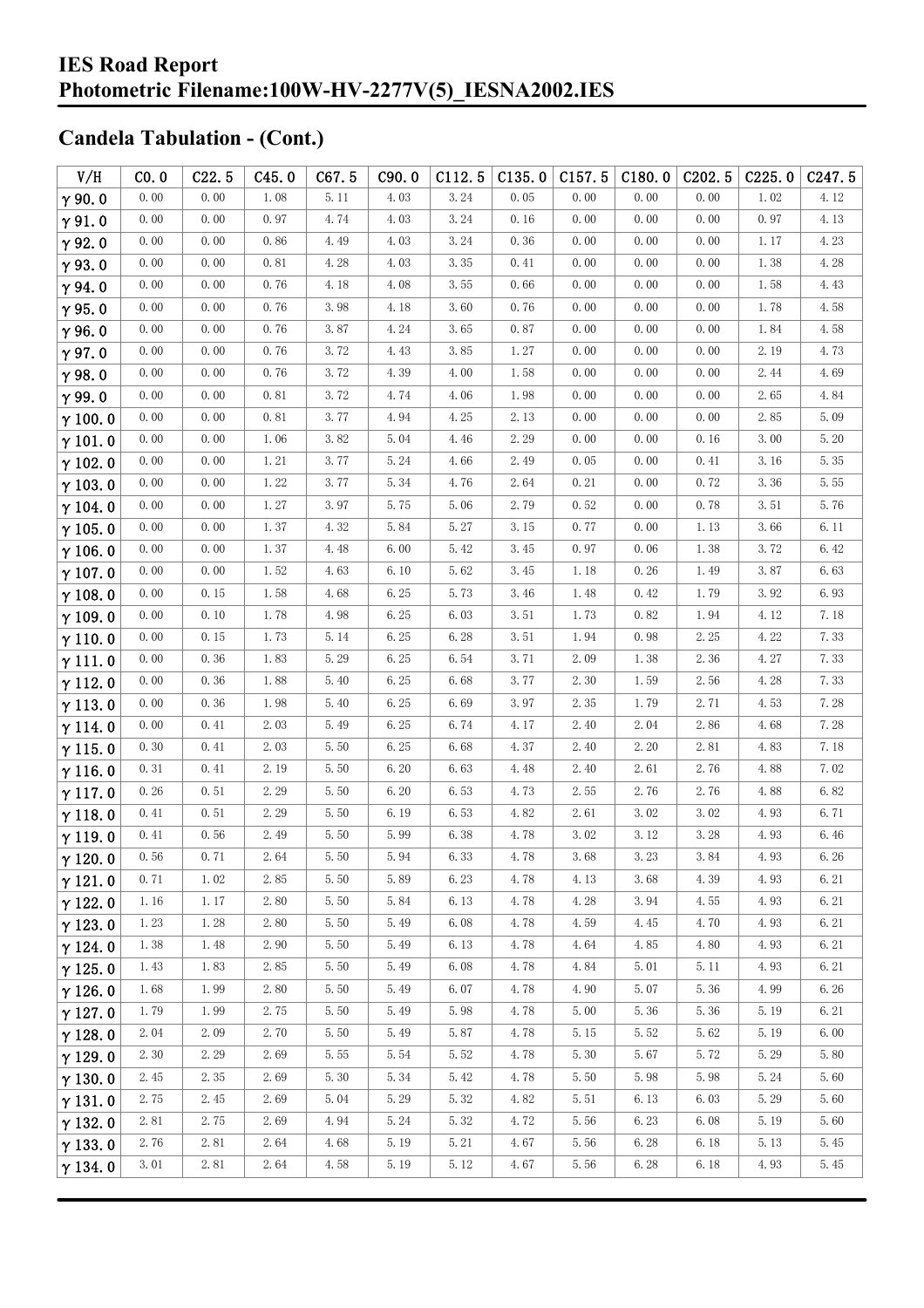| V/H            | CO.0 | C22.5 | C45.0 | C67.5 | C90.0 | C112.5               | C135.0 | C157.5 | C180.0 | C <sub>2</sub> 02.5 | C225.0 | C <sub>247.5</sub> |
|----------------|------|-------|-------|-------|-------|----------------------|--------|--------|--------|---------------------|--------|--------------------|
| $\gamma$ 135.0 | 3.27 | 2.86  | 2.64  | 4.58  | 5.19  | 5.11                 | 4.57   | 5.61   | 6.33   | 6.13                | 4.78   | 5.45               |
| $\gamma$ 136.0 | 3.47 | 2.91  | 2.64  | 4.58  | 5.19  | 5.07                 | 4.42   | 5.76   | 6.28   | 6.08                | 4.68   | 5.45               |
| $\gamma$ 137.0 | 3.83 | 0.07  | 2.64  | 4.53  | 5.14  | 5.27                 | 4.37   | 5.81   | 6.28   | 6.08                | 4.52   | 5.45               |
| $\gamma$ 138.0 | 4.03 | 2.75  | 2.69  | 4.53  | 4.99  | 5.32                 | 4.37   | 5.91   | 6.28   | 6.08                | 4.47   | 5.45               |
| $\gamma$ 139.0 | 3.64 | 2.96  | 2.69  | 4.53  | 4.99  | 5.27                 | 4.22   | 5.86   | 6.28   | 6.08                | 4.32   | 5.45               |
| $\gamma$ 140.0 | 3.63 | 3.06  | 2.69  | 4.53  | 4.99  | 5.32                 | 4.17   | 5.86   | 6.34   | 6.08                | 4.32   | 5.45               |
| $\gamma$ 141.0 | 4.38 | 3.11  | 2.74  | 4.58  | 4.99  | 5.22                 | 4.17   | 5.86   | 6.44   | 6.08                | 4.37   | 5.45               |
| $\gamma$ 142.0 | 4.49 | 3.17  | 2.70  | 4.43  | 4.99  | 5.22                 | 4.17   | 5.86   | 6.64   | 6.13                | 4.47   | 5.50               |
| $\gamma$ 143.0 | 4.49 | 3.12  | 2.54  | 4.28  | 4.89  | 5.21                 | 4.22   | 5.86   | 6.64   | 6.13                | 4.48   | 5.35               |
| $\gamma$ 144.0 | 4.49 | 3.32  | 2.44  | 4.28  | 4.88  | 5.17                 | 4.32   | 5.86   | 6.64   | 6.13                | 4.78   | 5.34               |
| $\gamma$ 145.0 | 4.49 | 3.37  | 2.44  | 4.17  | 4.83  | 5.17                 | 4.38   | 5.91   | 6.64   | 6.18                | 4.94   | 5.29               |
| $\gamma$ 146.0 | 4.74 | 3.42  | 2.49  | 4.12  | 4.79  | 5.17                 | 4.62   | 5.91   | 6.79   | 6.18                | 5.09   | 5.29               |
| $\gamma$ 147.0 | 4.90 | 3.52  | 2.59  | 4.12  | 4.79  | 5.17                 | 4.78   | 5.91   | 6.79   | 6.18                | 5.34   | 5.34               |
| $\gamma$ 148.0 | 4.85 | 3.52  | 2.74  | 4.12  | 4.78  | 5.17                 | 5.03   | 5.91   | 6.69   | 6.18                | 5.59   | 5.29               |
| $\gamma$ 149.0 | 4.85 | 3.52  | 3.00  | 4.12  | 4.68  | 5.17                 | 5.03   | 5.75   | 6.74   | 6.18                | 5.80   | 5.24               |
| $\gamma$ 150.0 | 4.85 | 3.52  | 3.15  | 4.12  | 4.63  | 5.17                 | 5.03   | 5.50   | 6.58   | 6.18                | 6.05   | 5.29               |
| $\gamma$ 151.0 | 4.85 | 3.67  | 3.30  | 4.12  | 4.53  | 5.16                 | 5.03   | 5.50   | 6.38   | 6.18                | 6.10   | 5.09               |
| $\gamma$ 152.0 | 4.85 | 3.73  | 3.51  | 4.17  | 4.48  | 5.12                 | 5.03   | 5.35   | 6.18   | 6.18                | 6.10   | 4.99               |
| $\gamma$ 153.0 | 4.85 | 3.68  | 3.56  | 4.27  | 4.43  | 5.11                 | 5.03   | 5.25   | 6.08   | 6.18                | 6.15   | 4.83               |
| $\gamma$ 154.0 | 4.85 | 3.68  | 3.61  | 4.38  | 4.48  | 5.06                 | 4.88   | 5.20   | 5.97   | 6.13                | 6.04   | 4.73               |
| $\gamma$ 155.0 | 4.85 | 3.68  | 3.81  | 4.48  | 4.13  | 5.11                 | 4.77   | 5.10   | 5.61   | 6.07                | 5.69   | 4.73               |
| $\gamma$ 156.0 | 4.90 | 3.68  | 3.96  | 4.53  | 4.08  | 4.96                 | 4.73   | 5.10   | 5.36   | 5.77                | 5.54   | 4.73               |
| $\gamma$ 157.0 | 4.76 | 3.68  | 3.92  | 4.53  | 3.93  | 5.01                 | 4.77   | 5.10   | 5.36   | 5.51                | 5.34   | 4.73               |
| $\gamma$ 158.0 | 4.70 | 3.68  | 4.06  | 4.53  | 3.88  | 4.76                 | 4.62   | 5.10   | 5.36   | 5.31                | 5.24   | 4.73               |
| $\gamma$ 159.0 | 4.70 | 3.68  | 4.12  | 4.53  | 3.88  | 4.66                 | 4.47   | 5.05   | 5.31   | 5.21                | 5.24   | 4.73               |
| $\gamma$ 160.0 | 4.70 | 3.88  | 4.27  | 4.53  | 4.03  | 4.41                 | 4.52   | 5.05   | 5.26   | 5.26                | 5.18   | 4.73               |
| $\gamma$ 161.0 | 4.60 | 4.08  | 4.52  | 4.53  | 4.19  | 4.35                 | 4.47   | 5.10   | 5.26   | 5.21                | 5.14   | 4.73               |
| $\gamma$ 162.0 | 4.65 | 4.04  | 4.53  | 4.53  | 4.43  | 4.25                 | 4.47   | 5.05   | 5.26   | 5.21                | 5.13   | 4.73               |
| $\gamma$ 163.0 | 4.55 | 4.13  | 4.53  | 4.58  | 4.58  | 4.15                 | 4.47   | 5.04   | 5.06   | 5.21                | 5.08   | 4.73               |
| $\gamma$ 164.0 | 4.50 | 4.49  | 4.53  | 4.58  | 4.58  | 4.20                 | 4.52   | 5.00   | 5.01   | 5.26                | 5.08   | 4.74               |
| $\gamma$ 165.0 | 4.44 | 4.54  | 4.62  | 4.53  | 4.58  | $4.16\,$             | 4.52   | 5.00   | 4.96   | 5.31                | 5.09   | 4.89               |
| $\gamma$ 166.0 | 4.44 | 4.55  | 4.68  | 4.53  | 4.69  | 4.42                 | 4.57   | 5.10   | 5.01   | 5.26                | 5.14   | 4.94               |
| $\gamma$ 167.0 | 4.49 | 4.80  | 4.88  | 4.53  | 4.99  | 4.82                 | 4.68   | 5.16   | 5.33   | 5.43                | 5.40   | 5.21               |
| $\gamma$ 168.0 | 4.65 | 5.21  | 5.28  | 4.63  | 5.14  | $5.\,\allowbreak 02$ | 4.83   | 5.77   | 5.88   | 5.93                | 6.00   | 5.76               |
| $\gamma$ 169.0 | 5.06 | 5.41  | 5.59  | 4.73  | 5.19  | 5.12                 | 5.29   | 6.22   | 6.34   | 6.34                | 6.10   | 6.21               |
| $\gamma$ 170.0 | 5.36 | 5.61  | 5.84  | 4.84  | 5.59  | 5.37                 | 5.49   | 6.22   | 6.64   | 6.69                | 6.31   | 6.36               |
| $\gamma$ 171.0 | 5.77 | 5.92  | 6.00  | 5.09  | 5.79  | 5.77                 | 5.79   | 6.22   | 6.79   | 6.95                | 6.46   | 6.36               |
| $\gamma$ 172.0 | 6.02 | 6.07  | 6.05  | 5.24  | 5.84  | 5.87                 | 5.74   | 6.22   | 6.84   | 6.95                | 6.46   | 6.41               |
| $\gamma$ 173.0 | 6.28 | 6.03  | 6.10  | 5.24  | 5.84  | 5.87                 | 5.74   | 6.22   | 6.74   | 6.99                | 6.40   | 6.26               |
| $\gamma$ 174.0 | 6.33 | 6.08  | 6.15  | 5.34  | 5.89  | 5.87                 | 5.74   | 6.26   | 6.54   | 6.90                | 6.10   | 6.21               |
| $\gamma$ 175.0 | 6.59 | 6.13  | 6.20  | 5.40  | 6.04  | 5.88                 | 5.74   | 6.12   | 6.48   | 6.84                | 6.10   | 6.21               |
| $\gamma$ 176.0 | 6.54 | 6.23  | 6.20  | 5.40  | 6.09  | 5.92                 | 5.74   | 6.11   | 6.18   | 6.74                | 6.10   | 6.11               |
| $\gamma$ 177.0 | 6.74 | 6.33  | 6.30  | 5.40  | 5.84  | 5.67                 | 5.64   | 5.91   | 6.08   | 6.53                | 6.05   | 6.01               |
| $\gamma$ 178.0 | 6.69 | 6.28  | 6.30  | 5.40  | 5.54  | 5.57                 | 5.59   | 5.81   | 5.87   | 6.28                | 5.85   | 5.96               |
| $\gamma$ 179.0 | 6.69 | 6.28  | 6.30  | 5.35  | 5.39  | 5.31                 | 5.64   | 5.81   | 5.82   | 6.29                | 5.85   | 5.96               |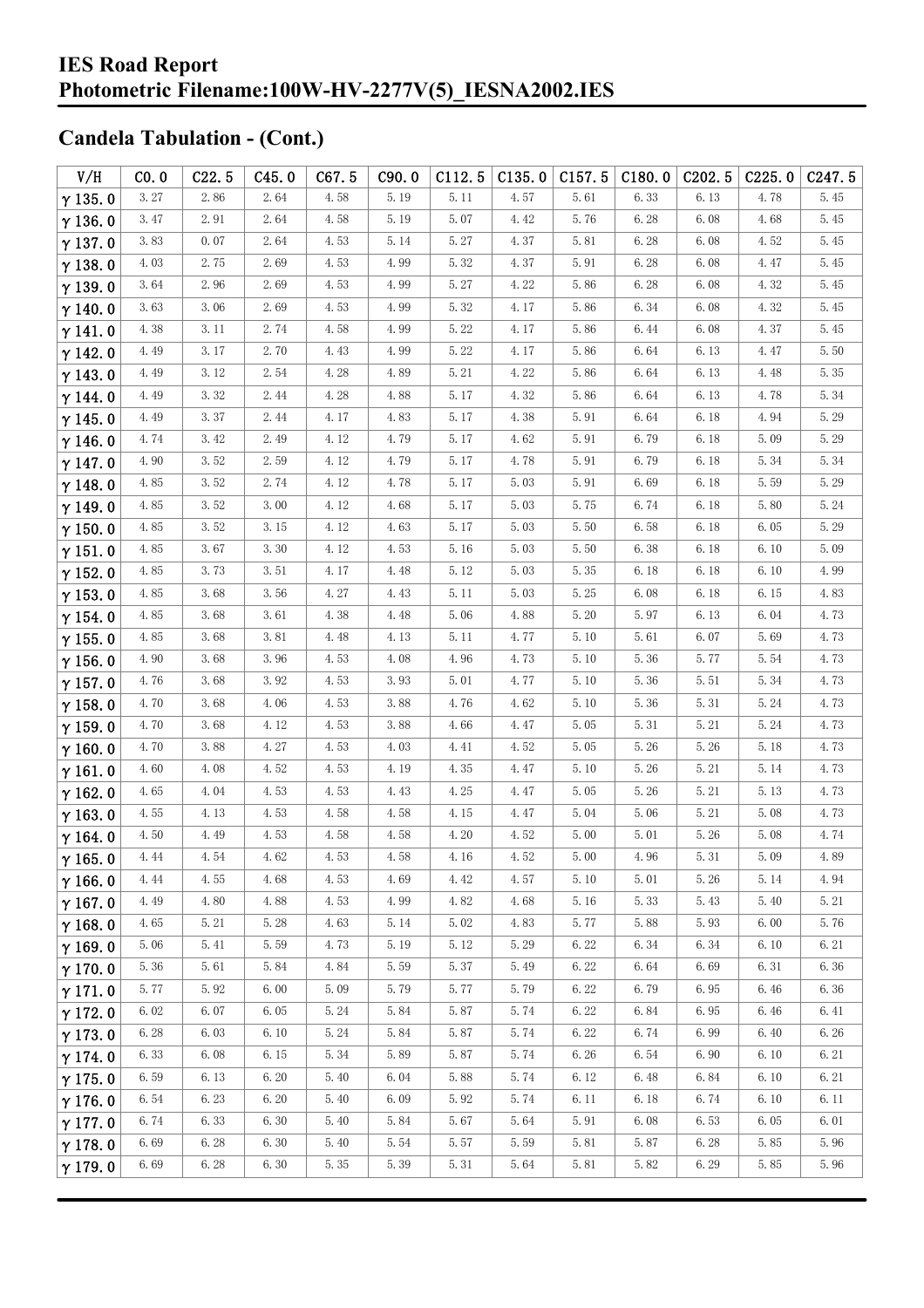| V/H            | CO.0    | C22.5   | C45.0   | C67.5   | C90.0 | C112.5 | C135.0 | C157.5 | C180.0 | C202.5 | C225.0 | C <sub>247.5</sub> |
|----------------|---------|---------|---------|---------|-------|--------|--------|--------|--------|--------|--------|--------------------|
| $\gamma$ 180.0 | 6.67    | 6.67    | 6.67    | 6.67    | 6.67  | 6.67   | 6.67   | 6.67   | 6.67   | 6.67   | 6.67   | 6.67               |
| V/H            | C270.0  | C292.5  | C315.0  | C337.5  |       |        |        |        |        |        |        |                    |
| $\gamma$ 0.0   | 3094.08 | 3094.08 | 3094.08 | 3094.08 |       |        |        |        |        |        |        |                    |
| $\gamma$ 1.0   | 3086.14 | 3108.74 | 3117.12 | 3138.85 |       |        |        |        |        |        |        |                    |
| $\gamma$ 2.0   | 3079.44 | 3135.13 | 3140.95 | 3174.45 |       |        |        |        |        |        |        |                    |
| $\gamma$ 3.0   | 3076.05 | 3138.42 | 3172.49 | 3205.36 |       |        |        |        |        |        |        |                    |
| $\gamma$ 4.0   | 3074.91 | 3157.14 | 3199.92 | 3241.58 |       |        |        |        |        |        |        |                    |
| $\gamma$ 5.0   | 3068.94 | 3161.05 | 3222.55 | 3275.39 |       |        |        |        |        |        |        |                    |
| $\gamma$ 6.0   | 3066.13 | 3185.27 | 3250.85 | 3309.92 |       |        |        |        |        |        |        |                    |
| $\gamma$ 7.0   | 3068.85 | 3191.39 | 3272.99 | 3339.32 |       |        |        |        |        |        |        |                    |
| $\gamma$ 8.0   | 3068.87 | 3205.03 | 3298.35 | 3365.87 |       |        |        |        |        |        |        |                    |
| $\gamma$ 9.0   | 3068.33 | 3218.79 | 3321.57 | 3394.64 |       |        |        |        |        |        |        |                    |
| $\gamma$ 10.0  | 3066.16 | 3228.76 | 3339.87 | 3419.64 |       |        |        |        |        |        |        |                    |
| $\gamma$ 11.0  | 3068.28 | 3242.48 | 3362.42 | 3445.04 |       |        |        |        |        |        |        |                    |
| $\gamma$ 12.0  | 3068.86 | 3262.18 | 3379.12 | 3464.49 |       |        |        |        |        |        |        |                    |
| $\gamma$ 13.0  | 3071.03 | 3275.57 | 3408.15 | 3489.00 |       |        |        |        |        |        |        |                    |
| $\gamma$ 14.0  | 3073.75 | 3299.07 | 3426.68 | 3505.04 |       |        |        |        |        |        |        |                    |
| $\gamma$ 15.0  | 3081.33 | 3318.54 | 3452.59 | 3526.66 |       |        |        |        |        |        |        |                    |
| $\gamma$ 16.0  | 3084.78 | 3339.79 | 3476.79 | 3556.95 |       |        |        |        |        |        |        |                    |
| $\gamma$ 17.0  | 3089.66 | 3355.16 | 3485.16 | 3575.86 |       |        |        |        |        |        |        |                    |
| $\gamma$ 18.0  | 3098.25 | 3371.93 | 3511.13 | 3601.53 |       |        |        |        |        |        |        |                    |
| $\gamma$ 19.0  | 3107.15 | 3382.69 | 3528.07 | 3617.66 |       |        |        |        |        |        |        |                    |
| $\gamma$ 20.0  | 3119.72 | 3413.81 | 3544.23 | 3635.50 |       |        |        |        |        |        |        |                    |
| $\gamma$ 21.0  | 3135.64 | 3426.96 | 3564.82 | 3658.91 |       |        |        |        |        |        |        |                    |
| $\gamma$ 22.0  | 3157.04 | 3440.03 | 3583.94 | 3672.53 |       |        |        |        |        |        |        |                    |
| $\gamma$ 23.0  | 3173.60 | 3460.14 | 3604.18 | 3688.37 |       |        |        |        |        |        |        |                    |
| $\gamma$ 24.0  | 3198.32 | 3476.31 | 3617.71 | 3710.64 |       |        |        |        |        |        |        |                    |
| $\gamma$ 25.0  | 3209.76 | 3490.27 | 3627.85 | 3738.11 |       |        |        |        |        |        |        |                    |
| $\gamma$ 26.0  | 3233.61 | 3516.30 | 3640.70 | 3757.17 |       |        |        |        |        |        |        |                    |
| $\gamma$ 27.0  | 3255.61 | 3535.83 | 3656.94 | 3775.13 |       |        |        |        |        |        |        |                    |
| $\gamma$ 28.0  | 3279.98 | 3564.39 | 3668.98 | 3785.00 |       |        |        |        |        |        |        |                    |
| $\gamma$ 29.0  | 3299.84 | 3580.11 | 3680.35 | 3797.56 |       |        |        |        |        |        |        |                    |
| $\gamma$ 30.0  | 3318.89 | 3593.95 | 3683.33 | 3807.11 |       |        |        |        |        |        |        |                    |
| $\gamma$ 31.0  | 3336.68 | 3612.61 | 3696.44 | 3816.03 |       |        |        |        |        |        |        |                    |
| $\gamma$ 32.0  | 3358.74 | 3624.76 | 3706.35 | 3820.45 |       |        |        |        |        |        |        |                    |
| $\gamma$ 33.0  | 3378.07 | 3641.58 | 3717.63 | 3813.96 |       |        |        |        |        |        |        |                    |
| $\gamma$ 34.0  | 3393.58 | 3648.09 | 3724.11 | 3798.24 |       |        |        |        |        |        |        |                    |
| $\gamma$ 35.0  | 3406.82 | 3655.31 | 3718.39 | 3781.97 |       |        |        |        |        |        |        |                    |
| $\gamma$ 36.0  | 3418.68 | 3661.97 | 3723.15 | 3766.91 |       |        |        |        |        |        |        |                    |
| $\gamma$ 37.0  | 3426.50 | 3675.52 | 3717.31 | 3746.71 |       |        |        |        |        |        |        |                    |
| $\gamma$ 38.0  | 3442.31 | 3686.87 | 3717.14 | 3729.03 |       |        |        |        |        |        |        |                    |
| $\gamma$ 39.0  | 3452.43 | 3689.68 | 3706.09 | 3706.77 |       |        |        |        |        |        |        |                    |
| $\gamma$ 40.0  | 3465.45 | 3704.16 | 3696.93 | 3674.81 |       |        |        |        |        |        |        |                    |
| $\gamma$ 41.0  | 3478.80 | 3712.69 | 3691.23 | 3640.15 |       |        |        |        |        |        |        |                    |
| $\gamma$ 42.0  | 3476.15 | 3721.44 | 3682.52 | 3607.07 |       |        |        |        |        |        |        |                    |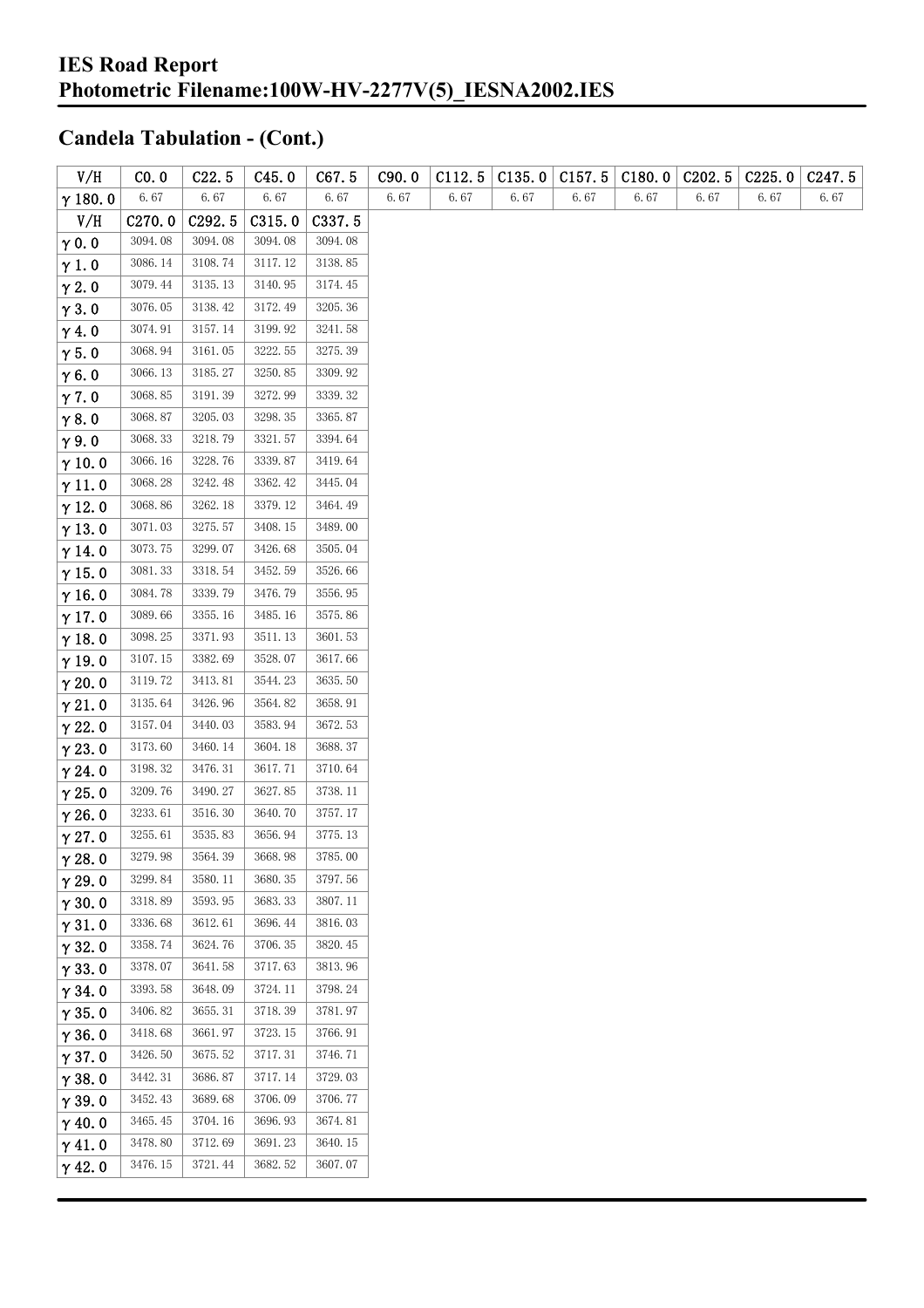| V/H            | C270.0  | C <sub>292.5</sub> | C315.0  | C337.5  |
|----------------|---------|--------------------|---------|---------|
| $\gamma$ 43. 0 | 3480.35 | 3731.47            | 3670.82 | 3567.81 |
| $\gamma$ 44. 0 | 3479.37 | 3735.46            | 3658.03 | 3539.67 |
| $\gamma$ 45. 0 | 3475.59 | 3740.82            | 3658.99 | 3493.78 |
| γ46.0          | 3474.98 | 3745.28            | 3656.85 | 3450.99 |
| $\gamma$ 47. 0 | 3472.79 | 3741.58            | 3643.96 | 3394.13 |
| $\gamma$ 48. 0 | 3470.10 | 3741.55            | 3639.73 | 3330.34 |
| $\gamma$ 49.0  | 3471.68 | 3744.30            | 3631.44 | 3259.12 |
| $\gamma$ 50.0  | 3473.29 | 3735.63            | 3610.96 | 3187.82 |
| γ51.0          | 3476.04 | 3732.74            | 3582.45 | 3109.62 |
| $\gamma$ 52. 0 | 3475.53 | 3722.88            | 3554.12 | 3035.95 |
| $\gamma$ 53. 0 | 3471.22 | 3709.38            | 3520.33 | 2951.77 |
| γ54.0          | 3466.76 | 3691.90            | 3473.86 | 2869.71 |
| $\gamma$ 55. 0 | 3457.67 | 3678.39            | 3421.05 | 2785.59 |
| $\gamma$ 56. 0 | 3439.66 | 3660.29            | 3378.45 | 2698.14 |
| $\gamma$ 57.0  | 3425.66 | 3640.84            | 3323.51 | 2609.33 |
| $\gamma$ 58.0  | 3406.19 | 3612.50            | 3272.83 | 2504.01 |
| $\gamma$ 59.0  | 3388.90 | 3583.50            | 3226.47 | 2370.73 |
| γ60.0          | 3375.52 | 3548.45            | 3163.78 | 2207.73 |
| $\gamma$ 61. 0 | 3363.69 | 3512.85            | 3087.56 | 2004.46 |
| $\gamma$ 62. 0 | 3354.28 | 3475.30            | 3008.02 | 1773.99 |
| $\gamma$ 63.0  | 3342.95 | 3438.62            | 2923.97 | 1520.36 |
| γ64.0          | 3329.63 | 3393.26            | 2826.33 | 1266.69 |
| $\gamma$ 65.0  | 3316.96 | 3345.67            | 2729.51 | 1013.02 |
| γ66.0          | 3299.70 | 3304.58            | 2601.58 | 750.96  |
| $\gamma$ 67. 0 | 3277.47 | 3259.98            | 2454.21 | 565.27  |
| γ68.0          | 3263.41 | 3196.71            | 2282.27 | 434.96  |
| γ69.0          | 3243.11 | 3132.52            | 2074.92 | 328.72  |
| $\gamma$ 70.0  | 3227.47 | 3061.76            | 1835.77 | 242.13  |
| γ71.0          | 3212.84 | 2990.60            | 1590.46 | 174.01  |
| γ72.0          | 3168.94 | 2910.16            | 1372.07 | 126.74  |
| $\gamma$ 73. 0 | 3046.49 | 2824.08            | 1154.34 | 102.31  |
| γ74. O         | 2813.69 | 2736.43            | 1007.42 | 90.01   |
| γ75.0          | 2354.76 | 2632.06            | 847.51  | 81.12   |
| $\gamma$ 76.0  | 1933.08 | 2426.37            | 654.36  | 73.28   |
| $\gamma$ 77. 0 | 1563.13 | 2132.56            | 520.05  | 65.82   |
| $\gamma$ 78.0  | 1363.34 | 1793.45            | 390.22  | 57.75   |
| $\gamma$ 79.0  | 1163.63 | 1480.75            | 217.02  | 51.61   |
| $\gamma$ 80.0  | 805.56  | 1168.75            | 103.57  | 43.59   |
| $\gamma$ 81. 0 | 555.61  | 856.75             | 66. 92  | 31.34   |
| $\gamma$ 82. 0 | 362.04  | 630.33             | 46.00   | 19.48   |
| $\gamma$ 83.0  | 234.17  | 395.53             | 30.80   | 8.44    |
| γ84. O         | 115.77  | 206.38             | 15.31   | 2.72    |
| $\gamma$ 85. 0 | 27.12   | 99.13              | 7.13    | 2.04    |
| $\gamma$ 86.0  | 11.80   | 24.78              | 5.02    | 1.44    |
| γ87.0          | 8.62    | 9.47               | 3.63    | 0.73    |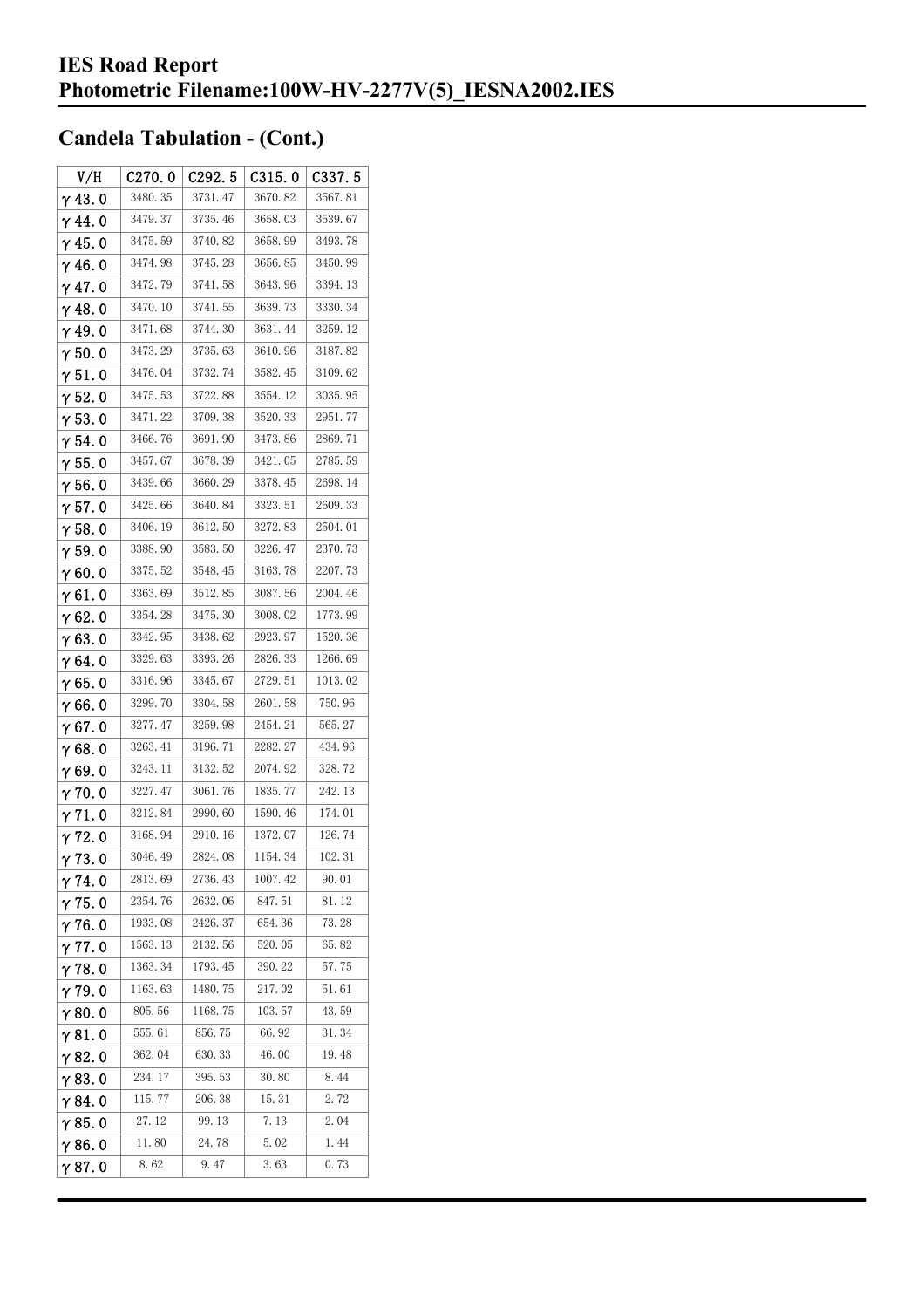| V/H             | C270.0 | C <sub>292.5</sub> | C315.0 | C337.5 |
|-----------------|--------|--------------------|--------|--------|
| $\gamma$ 88. 0  | 7.35   | 6.70               | 2.24   | 0.02   |
| $\gamma$ 89.0   | 5.36   | 5.18               | 1.27   | 0.00   |
| $\gamma$ 90.0   | 5.19   | 4.62               | 1.07   | 0.00   |
| $\gamma$ 91.0   | 4.89   | 4.36               | 0.82   | 0.00   |
| $\gamma$ 92.0   | 4.94   | 4.15               | 0.76   | 0.00   |
| $\gamma$ 93.0   | 4.84   | 4.05               | 0.66   | 0.00   |
| $\gamma$ 94. 0  | 4.84   | 3.85               | 0.61   | 0.00   |
| $\gamma$ 95.0   | 4.84   | 3.85               | 0.61   | 0.00   |
| $\gamma$ 96.0   | 5.08   | 3.70               | 0.61   | 0.00   |
| $\gamma$ 97.0   | 5.14   | 3.75               | 0.61   | 0.00   |
| γ98.0           | 5.24   | 3.70               | 0.61   | 0.00   |
| $\gamma$ 99.0   | 5.39   | 3.75               | 0.61   | 0.00   |
| $\gamma$ 100.0  | 5.68   | 3.80               | 0.66   | 0.00   |
| $\gamma$ 101. 0 | 5.94   | 3.75               | 0.66   | 0.00   |
| $\gamma$ 102.0  | 6.09   | 3.75               | 0.71   | 0.00   |
| $\gamma$ 103.0  | 6.39   | 3.75               | 0.76   | 0.00   |
| $\gamma$ 104.0  | 6.75   | 3.85               | 1.01   | 0.00   |
| $\gamma$ 105. 0 | 6.99   | 4.09               | 1.07   | 0.00   |
| $\gamma$ 106.0  | 7.15   | 4.35               | 1.22   | 0.00   |
| $\gamma$ 107.0  | 7.55   | 4.46               | 1.17   | 0.00   |
| $\gamma$ 108. 0 | 7.70   | 4.61               | 1.32   | 0.00   |
| $\gamma$ 109.0  | 7.76   | 4.71               | 1.32   | 0.00   |
| $\gamma$ 110.0  | 8.05   | 5.05               | 1.42   | 0.05   |
| γ111.0          | 8.06   | 5.26               | 1.52   | 0.10   |
| $\gamma$ 112. 0 | 8.30   | 5.32               | 1.57   | 0.15   |
| $\gamma$ 113. 0 | 8.41   | 5.32               | 1.78   | 0.20   |
| $\gamma$ 114.0  | 8.41   | 5.32               | 1.93   | 0.20   |
| $\gamma$ 115.0  | 8.46   | 5.32               | 1.98   | 0.40   |
| $\gamma$ 116. 0 | 8.51   | 5.32               | 2.03   | 0.36   |
| $\gamma$ 117.0  | 8.46   | 5.32               | 2.13   | 0.36   |
| $\gamma$ 118. 0 | 8.46   | 5.32               | 2.23   | 0.41   |
| γ119.0          | 8.46   | 5.32               | 2.39   | 0.46   |
| $\gamma$ 120.0  | 8.46   | 5.32               | 2.64   | 0.81   |
| $\gamma$ 121. 0 | 8.51   | 5.32               | 2.84   | $1.07$ |
| $\gamma$ 122.0  | 8.41   | 5.32               | 2.80   | 1.22   |
| $\gamma$ 123.0  | 8.26   | 5.32               | 2.79   | 1.42   |
| γ 124. 0        | 8.21   | 5.32               | 2.84   | 1.53   |
| $\gamma$ 125. 0 | 8.21   | 5.32               | 2.75   | 1.68   |
| $\gamma$ 126.0  | 8.06   | 5.32               | 2.60   | 1.89   |
| $\gamma$ 127. 0 | 8.06   | 5.37               | 2.59   | 1.98   |
| $\gamma$ 128.0  | 7.91   | 5.32               | 2.54   | 1.99   |
| $\gamma$ 129.0  | 7.86   | 5.22               | 2.54   | 2.14   |
| $\gamma$ 130.0  | 7.66   | 4.97               | 2.54   | 2.14   |
| γ131.0          | 7.40   | 4.87               | 2.54   | 2.24   |
| γ132.0          | 7.26   | 4.71               | 2.59   | 2.44   |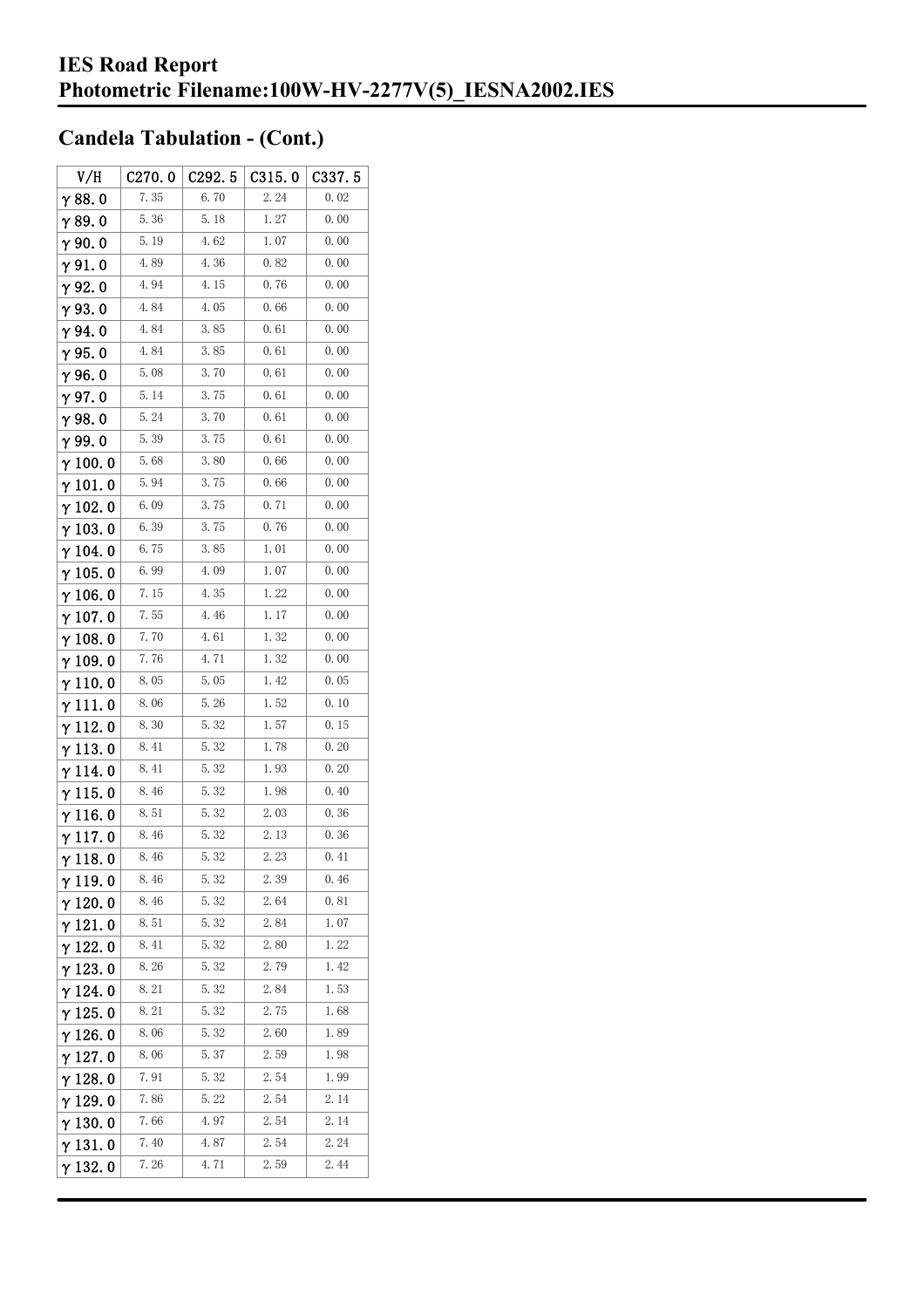| V/H             | C270.0 | C <sub>292.5</sub> | C315.0 | C337.5 |
|-----------------|--------|--------------------|--------|--------|
| $\gamma$ 133.0  | 6.95   | 4.61               | 2.49   | 2.65   |
| $\gamma$ 134. 0 | 6.95   | 4.41               | 2.49   | 2.80   |
| $\gamma$ 135. 0 | 6.75   | 4.36               | 2.49   | 2.85   |
| $\gamma$ 136.0  | 6.75   | 4.36               | 2.49   | 2.85   |
| $\gamma$ 137.0  | 6.60   | 4.36               | 2.49   | 2.90   |
| $\gamma$ 138.0  | 6.50   | 4.36               | 2.49   | 2.91   |
| γ139.0          | 6.50   | 4.36               | 2.49   | 3.11   |
| $\gamma$ 140.0  | 6.45   | 4.36               | 2.49   | 3. 21  |
| γ141.0          | 6.15   | 4.11               | 2.54   | 3.31   |
| $\gamma$ 142. 0 | 6.05   | 3.90               | 2.49   | 3.46   |
| $\gamma$ 143.0  | 5.89   | 3.70               | 2.79   | 3.52   |
| $\gamma$ 144. 0 | 5.94   | 3.55               | 2.79   | 3.47   |
| $\gamma$ 145. 0 | 5.79   | 3.55               | 2.79   | 3.36   |
| γ146.0          | 5.79   | 3.55               | 3.04   | 3.36   |
| γ147.0          | 5.69   | 3.55               | 3.20   | 3.36   |
| $\gamma$ 148.0  | 5.64   | 3.45               | 3.35   | 3.36   |
| $\gamma$ 149. 0 | 5.49   | 3.44               | 3.50   | 3.41   |
| $\gamma$ 150. 0 | 5.49   | 3.44               | 3.71   | 3.41   |
| $\gamma$ 151.0  | 5.24   | 3.44               | 3.96   | 3.51   |
| $\gamma$ 152. 0 | 5.14   | 3.44               | 4.21   | 3.62   |
| $\gamma$ 153. 0 | 4.94   | 3.44               | 4.22   | 3.72   |
| $\gamma$ 154. 0 | 4.59   | 3.54               | 4.37   | 3.82   |
| $\gamma$ 155. 0 | 4.33   | 3.49               | 4.42   | 3.92   |
| $\gamma$ 156. 0 | 4.28   | 3.59               | 4.42   | 3.87   |
| $\gamma$ 157. 0 | 4.18   | 3.75               | 4.52   | 3.87   |
| $\gamma$ 158.0  | 4.23   | 3.90               | 4.47   | 3.87   |
| $\gamma$ 159.0  | 4.33   | 3.90               | 4.52   | 3.92   |
| $\gamma$ 160. 0 | 4.33   | 3.90               | 4.57   | 3.92   |
| γ161.0          | 4.43   | 3.90               | 4.52   | 3.98   |
| $\gamma$ 162.0  | 4.58   | 3.90               | 4.62   | 4.08   |
| $\gamma$ 163.0  | 4.53   | 4.10               | 4.72   | 4.13   |
| $\gamma$ 164. 0 | 4.53   | 4.25               | 4.72   | 4.33   |
| $\gamma$ 165.0  | 4.53   | 4.45               | 4.82   | 4.38   |
| $\gamma$ 166.0  | 4.53   | 4.51               | 5.13   | 4.38   |
| $\gamma$ 167.0  | 4.63   | 4.56               | 5.18   | 4.38   |
| $\gamma$ 168.0  | 4.88   | 4.71               | 5.53   | 4.69   |
| $\gamma$ 169.0  | 4.89   | 4.96               | 5.89   | 5.20   |
| $\gamma$ 170.0  | 5.08   | 5.16               | 6.04   | 5.65   |
| $\gamma$ 171. 0 | 5. 19  | 5.27               | 6.05   | 5.91   |
| $\gamma$ 172. 0 | 5.24   | 5.32               | 6.05   | 6.06   |
| $\gamma$ 173.0  | 5.34   | 5.47               | 6.15   | 6.07   |
| $\gamma$ 174.0  | 5.39   | 5.57               | 6.29   | 6.07   |
| $\gamma$ 175. 0 | 5.39   | 5.82               | 6.35   | 6.07   |
| $\gamma$ 176.0  | 5.39   | 6.02               | 6.35   | 6.07   |
| γ177.0          | 5.39   | 6.08               | 6.35   | 6.07   |